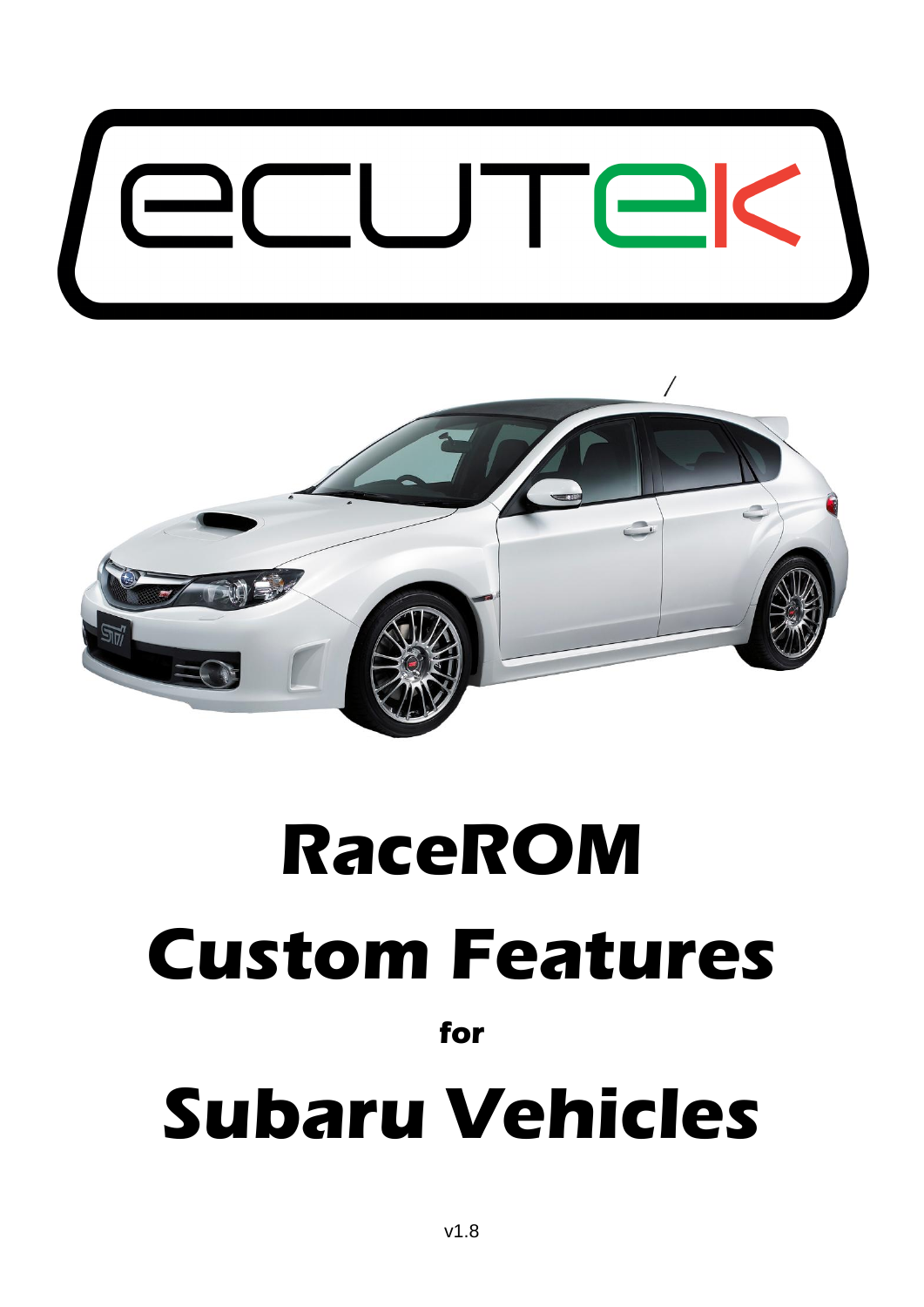## **Contents**

| $\overline{a}$ and $\overline{a}$ and $\overline{a}$ and $\overline{a}$ and $\overline{a}$ and $\overline{a}$ and $\overline{a}$ and $\overline{a}$ and $\overline{a}$ and $\overline{a}$ and $\overline{a}$ and $\overline{a}$ and $\overline{a}$ and $\overline{a}$ and $\overline{a}$ and $\overline{a}$ and $\overline{a}$ and |  |
|------------------------------------------------------------------------------------------------------------------------------------------------------------------------------------------------------------------------------------------------------------------------------------------------------------------------------------|--|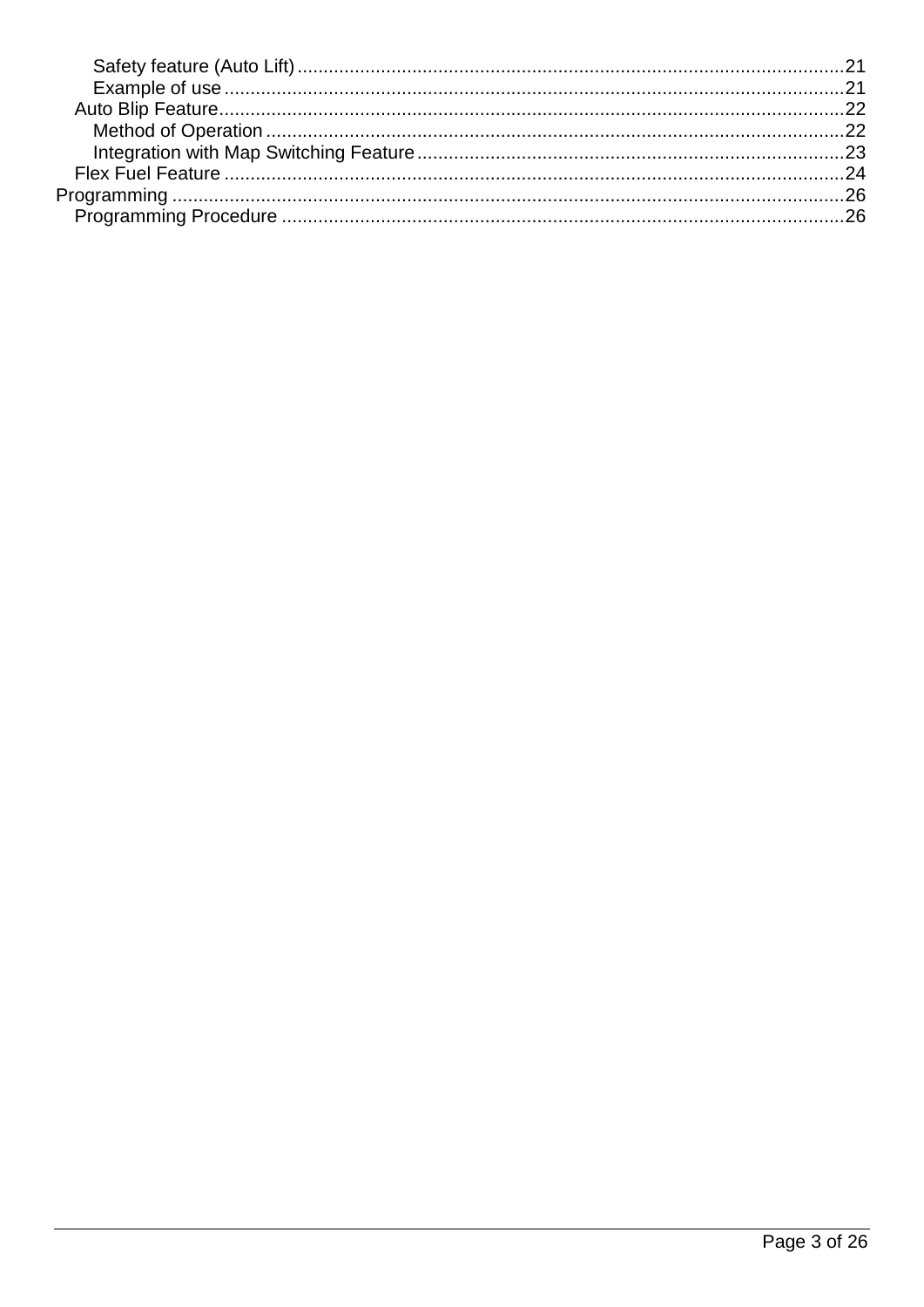## Introduction

<span id="page-3-0"></span>EcuTek RaceROM is a package of special software features that can be installed into the ECU of the supported vehicles. You simply open your ECU ROM file using EcuTek software, apply the RaceROM Feature File (Patch) to it, adjust the RaceROM maps as necessary, and then program the ROM file into the vehicle.

Please read the **RaceROM Feature File Guide** for info on how RaceROM works, how to install and uninstall RaceROM feature files, and further hints and tips.

This manual will explain all the Subaru specific RaceROM features, excluding the Subaru BRZ.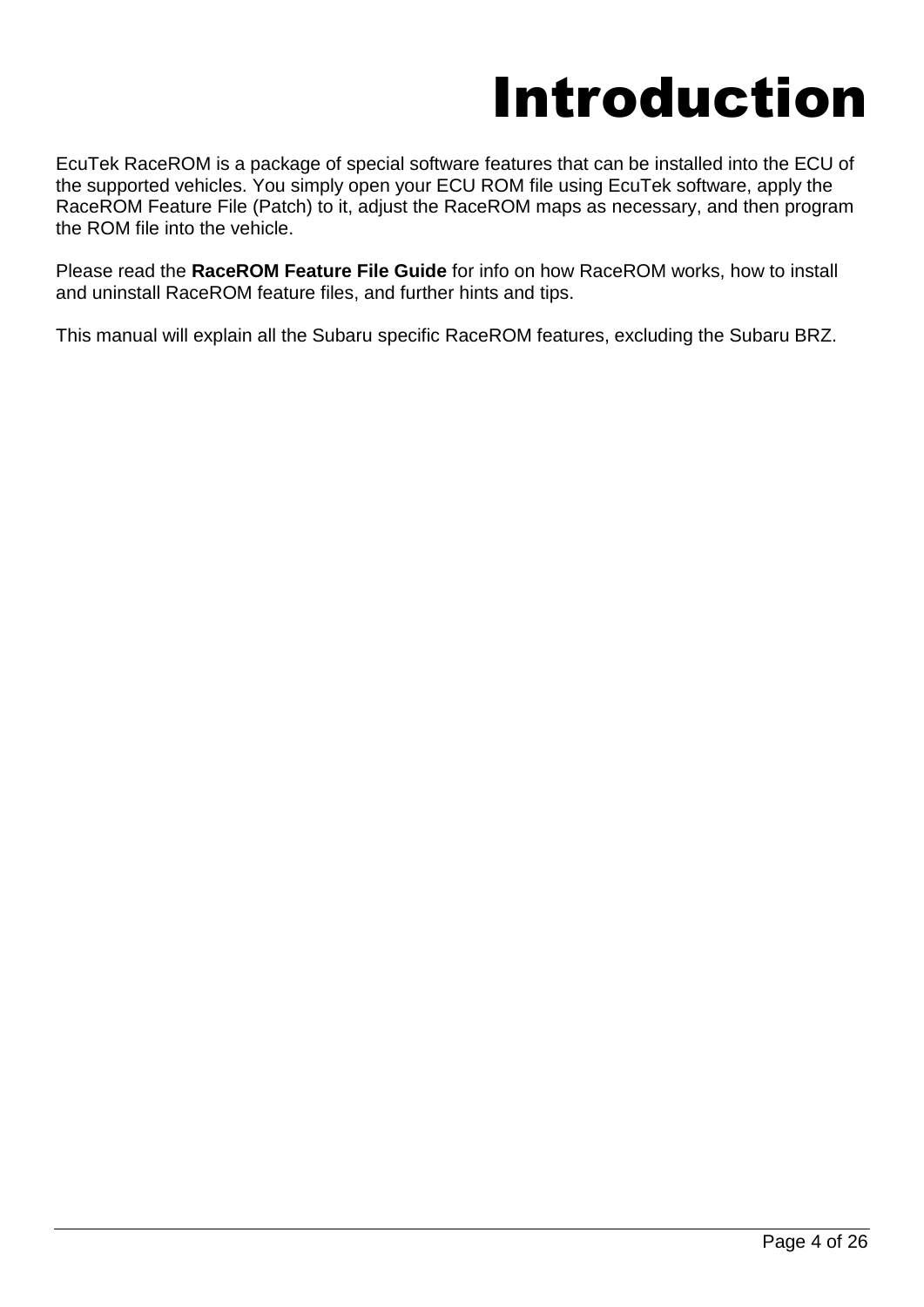

<span id="page-4-0"></span>This section gives a brief description of the RaceROM features for the Subaru electronic throttle models. More detailed information is available later in this document.

## <span id="page-4-1"></span>**Map Switching**

The Map Switching feature allows you to define two different calibrations in the ECU ROM. The driver can switch between the calibrations at the press of a button. It is envisaged that this feature will be used to provide an economical calibration for everyday road use and a maximum performance calibration for use at the track. For this reason, we refer to the two calibrations as "Road Mode" and "Race Mode".

Alternatively you could use this feature to provide two calibrations optimised for different grades of fuel. Or you could provide a low performance "Valet Mode", an "Emissions Test" mode, or even an "Anti-Theft Mode" that doesn't allow the engine to start.

This feature can be integrated with Subaru's SI drive system, where fitted, or can provide SI drive type functionality to vehicles that do not have it. It can also be integrated with the "Eco" mode on some vehicles.

The Map Switching feature can also be used as a trigger to activate other RaceROM features. For example: the Launch Control, Flat Foot Shift and Autoblip features can each be configured to operate in either "Road" mode, "Race" mode, or both.

## <span id="page-4-2"></span>**Per Gear Boost Control**

The Per Gear Boost Control feature allows you to define a separate boost calibration for each gear. This can be used to provide a higher boost level in lower gears for rapid acceleration while maintaining the standard boost level for cruising in the higher gears.

## <span id="page-4-3"></span>**Per Gear Fuel Enrichment**

The Per Gear Enrichment feature allows you to run leaner AFR in lower gears during rapid acceleration and a richer AFR in higher gears for prolonged driving at higher speed.

## <span id="page-4-4"></span>**Per Gear Rev Limits**

The Per Gear Rev Limits feature allows you to define different rev limits for each gear. By setting a higher rev limit in lower gears you may be able to reduce the number of gearshifts required in attaining a given speed. Eg. 0-60mph or 0-100km/h tests.

## <span id="page-4-5"></span>**Speed Density**

The Speed Density feature changes the way that mass airflow is calculated. When SD mode is activated, the ECU will disregard the MAF sensor reading and calculate mass airflow based on Engine Speed, Manifold Pressure and Air Temperature instead. This allows you to remove the MAF sensor and fit a larger intake if desired.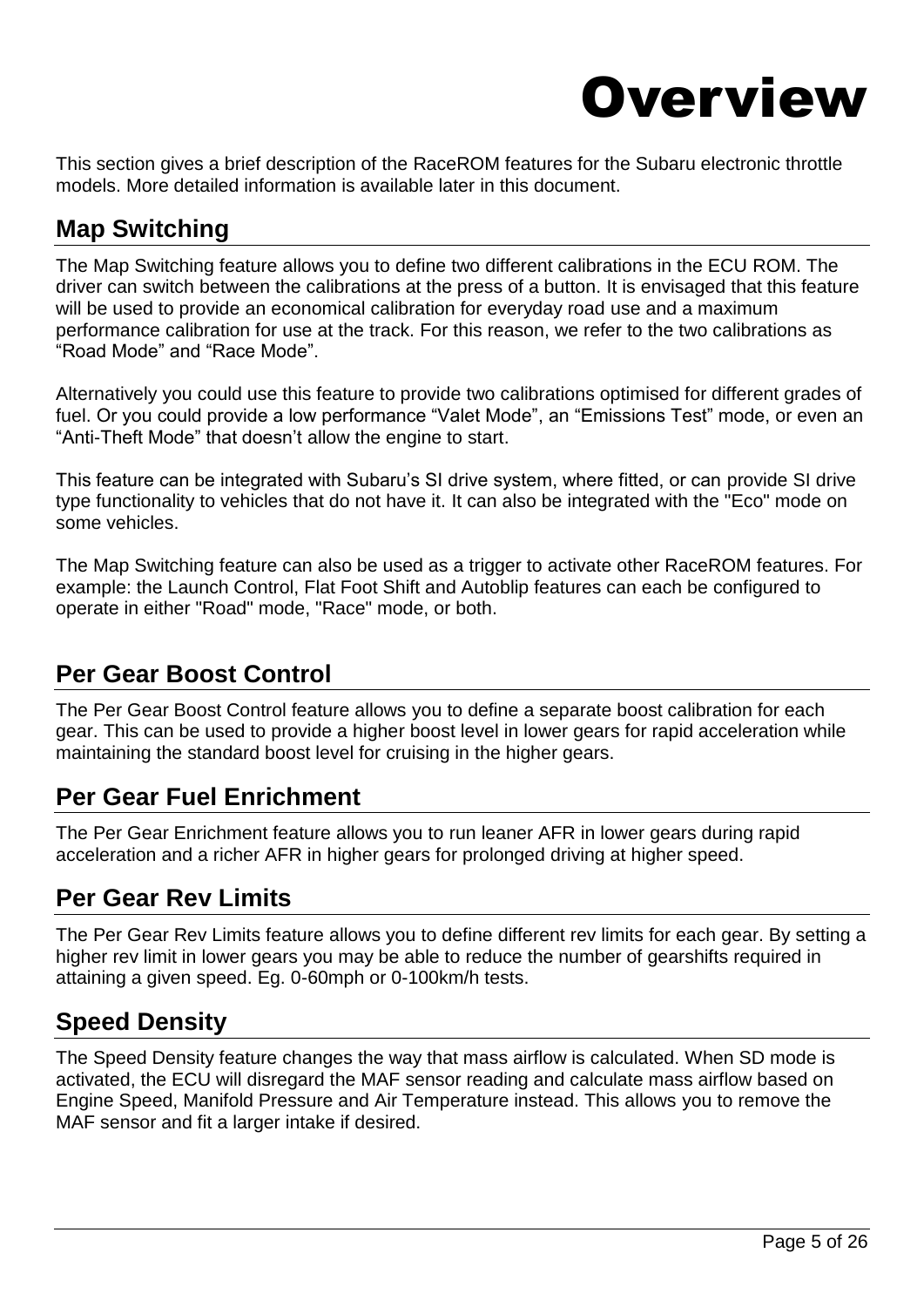## <span id="page-5-0"></span>**Launch Control**

The Launch Control feature limits maximum RPM during launch in an attempt to control wheel spin and allow the fastest possible take off.

## <span id="page-5-1"></span>**Flat Foot Shifting**

The Flat Foot Shifting feature allows the driver to up-shift without lifting his foot from the accelerator pedal. This helps to avoid a drop in boost pressure and corresponding loss of power while shifting gear.

## <span id="page-5-2"></span>**Auto Blip**

The Auto Blip feature applies a short burst of throttle when the driver is down-shifting under braking. This raises the RPM to keep the engine operating within its power band and provides a smooth entry into the lower gear by reducing engine braking.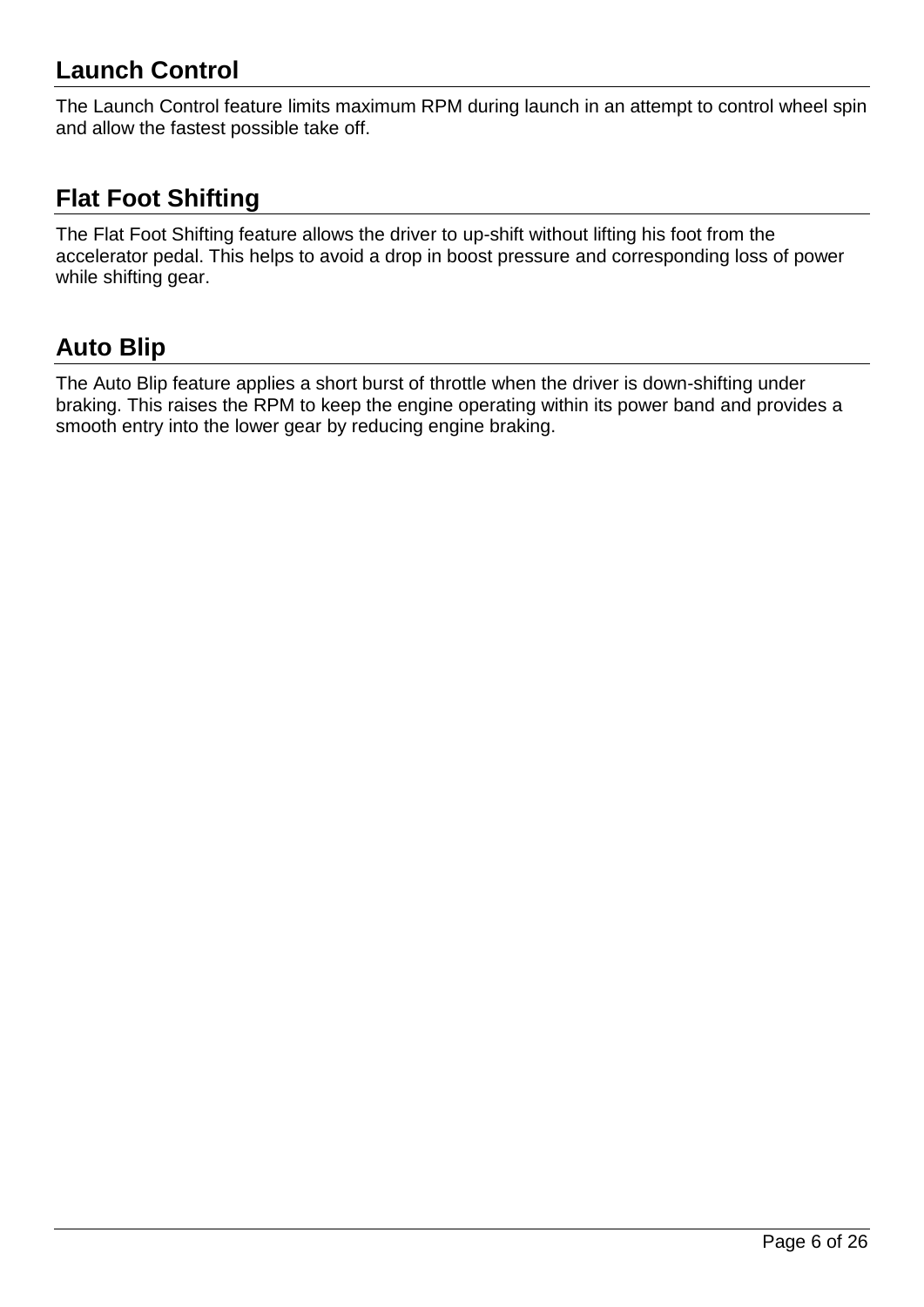## Configuration

## <span id="page-6-1"></span><span id="page-6-0"></span>**Custom Feature Control Maps**

Go to the 'Maps' Tab, expand 'EcuTek RaceROM Maps'. This will show you all of the maps that have been added by the RaceROM Feature File.

| File View Colouring Logging                     |                       |                                                                  |                                             |                                                |                             |                    |
|-------------------------------------------------|-----------------------|------------------------------------------------------------------|---------------------------------------------|------------------------------------------------|-----------------------------|--------------------|
| Map Access                                      |                       | C Log to File                                                    | Open Last Log                               |                                                |                             |                    |
| Maps<br>Live Data                               |                       | Keying   RaceROM                                                 | Ign. View                                   |                                                |                             |                    |
| Name                                            |                       |                                                                  |                                             |                                                | User Level                  | Origin             |
| -Open Maps<br>甲-All Maps                        |                       |                                                                  |                                             |                                                |                             |                    |
| <sup>+</sup> Maps by Class                      |                       |                                                                  |                                             |                                                |                             |                    |
| <sup>E</sup> Maps by Function                   |                       |                                                                  |                                             |                                                |                             |                    |
| 中 Maps by User Level                            |                       |                                                                  |                                             |                                                |                             |                    |
| E-EcuTek RaceROM Maps                           |                       |                                                                  |                                             |                                                |                             |                    |
| <b>E-Boost Control</b><br><b>IDesired Boost</b> |                       |                                                                  |                                             |                                                |                             |                    |
| ⊟−Per Gear                                      |                       |                                                                  |                                             |                                                |                             |                    |
|                                                 |                       | └─ Enable Per Gear Boost                                         |                                             |                                                | Beginner                    | RaceROM            |
| <b>Ether Wastegate Duty</b>                     |                       |                                                                  |                                             |                                                |                             |                    |
| 中 Cam Timing                                    |                       |                                                                  |                                             |                                                |                             |                    |
| <b>中 Flex Fuel</b>                              |                       |                                                                  |                                             |                                                |                             |                    |
| <b>中 Fuelling</b>                               |                       |                                                                  |                                             |                                                |                             |                    |
| ⊕ Ignition Timing<br><b>E</b> -Limiters         |                       |                                                                  |                                             |                                                |                             |                    |
| <b><sup>⇒</sup>Special Features</b>             |                       |                                                                  |                                             |                                                |                             |                    |
| <b>D</b> -Auto Blip                             |                       |                                                                  |                                             |                                                |                             |                    |
|                                                 |                       | AutoBlip Minimum Speed                                           |                                             |                                                | Intermediate RaceROM        |                    |
|                                                 |                       | AutoBlip Pedal Percentage                                        |                                             |                                                | Intermediate RaceROM        |                    |
| □ Flat Foot Shifting                            |                       |                                                                  |                                             |                                                |                             |                    |
|                                                 |                       | Flat Foot Shift AFR Adjustment                                   | Flat Foot Shift Deactivation Delay          |                                                | Beginner<br>Beginner        | RaceROM<br>RaceROM |
|                                                 |                       | Flat Foot Shift Hysteresis                                       |                                             |                                                | Beginner                    | RaceROM            |
|                                                 |                       |                                                                  | Flat Foot Shift Ignition Timing Adjustment  |                                                | <b>Beginner</b>             | RaceROM            |
|                                                 |                       | Flat Foot Shift Minimum Speed                                    |                                             |                                                | Beginner                    | RaceROM            |
|                                                 |                       | Flat Foot Shift Rev Limit Delta                                  |                                             |                                                | Intermediate RaceROM        |                    |
| <b>□ Launch Control</b>                         |                       |                                                                  |                                             |                                                |                             |                    |
|                                                 |                       | Launch Adjustment Options                                        | Launch Control Adjustment Increment         |                                                | Beginner<br>Beginner        | RaceROM<br>RaceROM |
|                                                 |                       |                                                                  |                                             | Launch Control AFR Adjustment While Stationary | Beginner                    | RaceROM            |
|                                                 |                       |                                                                  | <b>Launch Control Ignition Proportional</b> |                                                | Advanced                    | RaceROM            |
|                                                 |                       |                                                                  | Launch Control Ignition Retard Base         |                                                | Advanced                    | RaceROM            |
|                                                 |                       |                                                                  | Launch Control Manifold Pressure Target     |                                                | Advanced                    | RaceROM            |
|                                                 |                       |                                                                  | Launch Control Max Engage Speed             |                                                | Beginner                    | RaceROM            |
|                                                 |                       | Launch Control Rev Limit Base                                    |                                             |                                                | <b>Beginner</b>             | RaceROM            |
|                                                 |                       | Launch Control Rev Limit Delta                                   | Launch Control Rev Limit Hysteresis         |                                                | Beginner<br><b>Beginner</b> | RaceROM<br>RaceROM |
| <b>E-Per Gear Rev Limit</b>                     |                       |                                                                  |                                             |                                                |                             |                    |
|                                                 | Enable LC/FFS/AB/PGRL |                                                                  |                                             |                                                | Beginner                    | RaceROM            |
|                                                 |                       | Enable Road/Race Map Switching                                   |                                             |                                                | Beginner                    | RaceROM            |
|                                                 |                       | <b>Full Accelerator Threshold</b>                                |                                             |                                                | Beginner                    | RaceROM            |
| Speed Density                                   |                       |                                                                  |                                             |                                                |                             |                    |
|                                                 |                       | <b>CAT Acquisition Method</b>                                    |                                             |                                                | Advanced                    | RaceROM            |
|                                                 |                       | <b>Enable Speed Density (SD)</b><br>Speed Density Activation MAF |                                             |                                                | Advanced<br>Advanced        | RaceROM<br>RaceROM |
|                                                 |                       | <b>Speed Density Activation MAP</b>                              |                                             |                                                | Advanced                    | RaceROM            |
|                                                 |                       | Speed Density Activation RPM                                     |                                             |                                                | Advanced                    | RaceROM            |
|                                                 |                       |                                                                  | Speed Density Calibration Temperature       |                                                | Advanced                    | RaceROM            |
|                                                 |                       |                                                                  | <b>Speed Density Engine Displacement</b>    |                                                | Advanced                    | RaceROM            |
|                                                 |                       |                                                                  | Speed Density Temperature Compensation      |                                                | Advanced                    | RaceROM            |
|                                                 |                       |                                                                  | Speed Density Throttle Delta Compensation   |                                                | Advanced                    | RaceROM            |
| <b>E-Torque Calculations</b>                    |                       |                                                                  | Speed Density Volumetric Efficiency         |                                                | <b>Beginner</b>             | RaceROM            |
|                                                 |                       |                                                                  |                                             |                                                |                             |                    |
|                                                 |                       |                                                                  |                                             |                                                |                             |                    |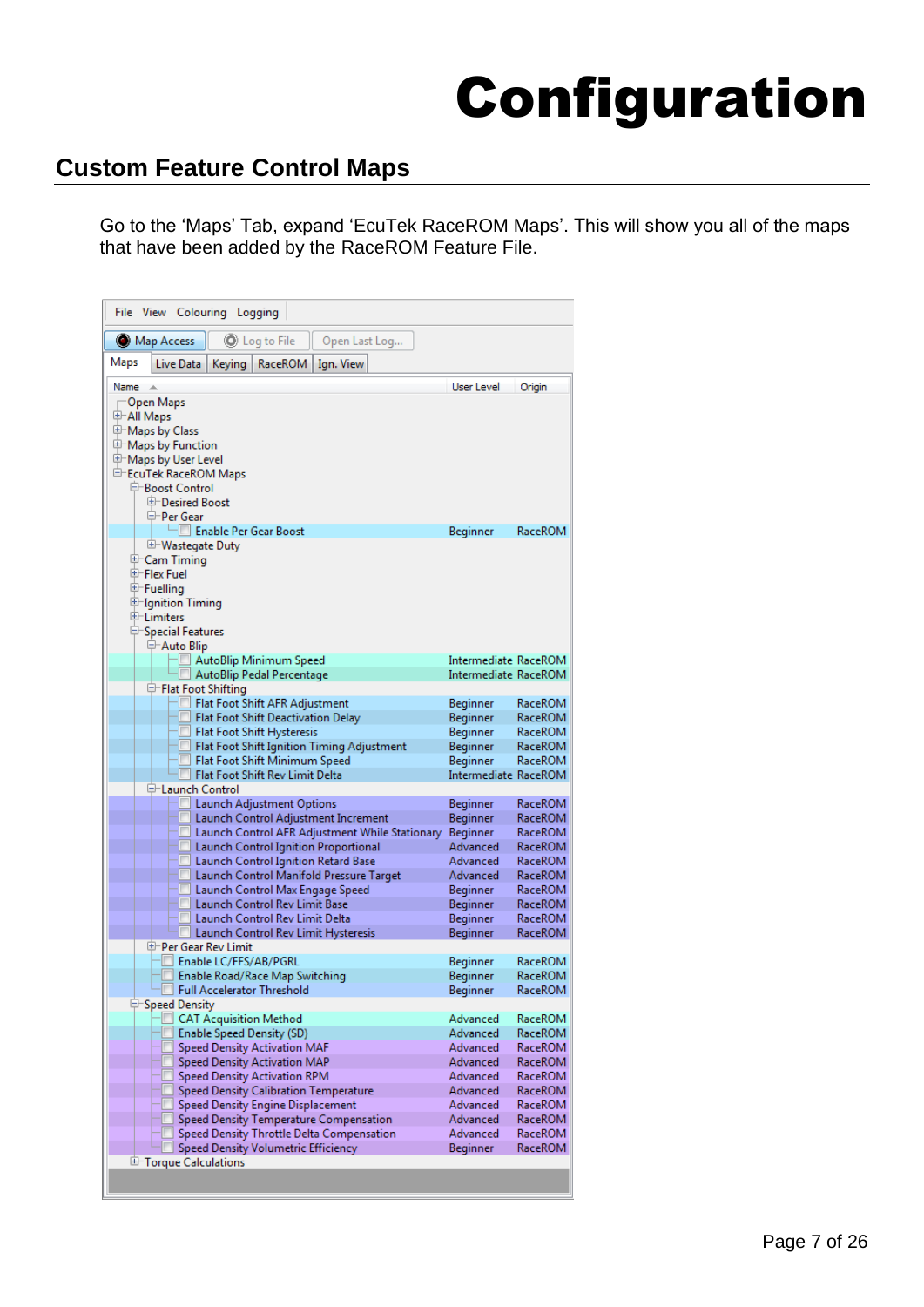## <span id="page-7-1"></span><span id="page-7-0"></span>**Map Switching Feature**

#### **Method of Operation**

The Map Switching feature is enabled by the checkboxes in the 'MS enable' map. When this feature is operational, the ECU can be programmed with two different calibrations and the driver can switch between them. We refer to these calibrations as "Road" mode and "Race" mode.

In "Road" mode, the ECU will use the original ECU maps for Fuelling, Ignition Timing, Boost, Wastegate, VVT, Accelerator Response and Rev Limit.

In "Race" mode the ECU will use the new maps described below.

We have tried to ensure that the ECU will remain in the chosen mode when the ignition is turned off. This is not always possible and some older vehicles will default back to "Road" mode when the ignition is turned off.

The Map Switching Feature will default back to "Road" mode if the vehicle battery is disconnected, or an ECU reset is performed.

#### <span id="page-7-2"></span>**Switching between Road and Race mode.**

The driver can toggle between "Road" and "Race" modes by turning on the rear window demist switch while holding the accelerator to the floor.

The check engine light will flash to indicate which mode has been set:

- One Long Flash means that the vehicle is now in "Road" mode.
- Eight Short Flashes means that the vehicle is now in "Race" mode.

#### <span id="page-7-3"></span>**Integration with Subaru SI Drive**

For vehicles fitted with Subaru's SI Drive system, the "Race Mode" can be automatically activated when the driver sets the SI control to the "Sport #" position. This feature is enabled by the 'Engage race mode in Sport# SI mode' checkbox. In this situation, the Check Engine light does not flash to indicate the current Map Switch mode.

For simplicity, we suggest that on cars fitted with SI drive, you use 'Engage race mode in Sport# SI mode' in preference to 'Switch mode on full throttle + defog switch' and do not enable them both at the same time.

When the ECU is in 'Race' mode, it will always use the 'Accel Pedal to Desired Torque Sport#' map for calculating accelerator response, even if the SI knob is in a different mode and you have engaged the Race mode using the "full-throttle + defog" method.

Do not enable the 'Engage race mode in Sport# SI mode' checkbox on vehicles without an SI Drive knob.

#### <span id="page-7-4"></span>**Integration with Eco Switch**

For vehicles fitted with an ECO switch, the "Race Mode" can be made to activate when the driver turns the ECO switch off. This feature is enabled by the 'Engage Race Mode when ECO switch is off' checkbox. In this situation, the Check Engine light does not flash to indicate the current Map Switch mode.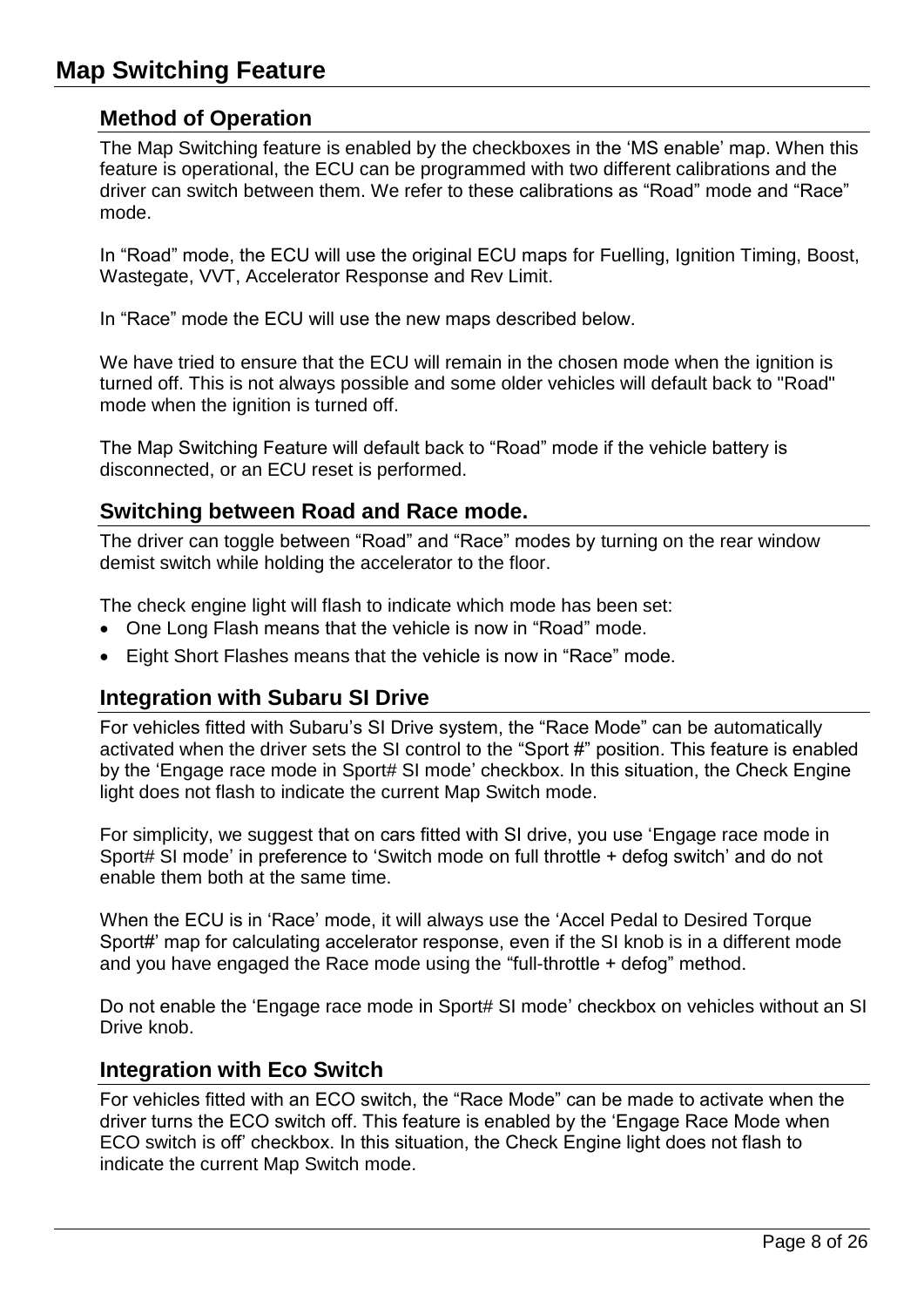The "Race Mode" does not get engaged when the ECO light automatically switches off due to uneconomical driving style. Race Mode will only be engaged if the driver turns off the ECO switch.

Do not enable the 'Engage Race Mode when ECO switch is off' checkbox on vehicles without an ECO switch.

#### <span id="page-8-0"></span>**Integration with Per Gear Boost Control Feature**

Per Gear Boost Control can be enabled in either "Road", "Race", or both modes.

When the Per Gear Boost Control feature is enabled, the original ECU boost and wastegate maps are only used when the gearstick is in Neutral. Each Map Switch mode has its own separate set of per-gear boost and wastegate maps.

When Per Gear Boost Control is NOT enabled, "Road" mode will use the original ECU boost and wastegate maps. "Race" mode will use the "PGB Race Mode 1<sup>st</sup>" boost and wastegate maps in ALL gears.

#### <span id="page-8-1"></span>**Integration with Launch Control, Flat Foot Shifting and Auto Blip**

The Launch Control, Flat Foot Shifting and Auto Blip features can be independently enabled in either "Road", "Race" or both modes.

#### <span id="page-8-2"></span>**Logging**

The "SI Drive Mode" diagnostic parameter can be used to log the current map switch mode. On vehicles that do not have SI Drive, the data logger will report "Intelligent" if the vehicle is in "Road" mode or "Sport" if the vehicle is in "Race" mode.

#### <span id="page-8-3"></span>**Related Maps**

- 1 Special Features\Enable Road/Race Map Switching This map holds the checkboxes that enable the Map Switching feature.
- 2 Fuelling\Lo Det Fuel Map Race This map is used in "Race" mode instead of the original ECU "Lo Det Fuel" map.
- 3 Fuelling\Hi Det Fuel Map Race This map is used in "Race" mode instead of the original ECU "Hi Det Fuel" map.
- 4 Fuelling\Fuel Base Map Race This map is used in "Race" mode instead of the original ECU "Fuel Base" map on vehicles that use the Base+Enrichment fuelling strategy.
- 5 Fuelling\Fuel Enrichment Race This map is used in "Race" mode instead of the original ECU "Fuel Enrichment" map on vehicles that use the Base+Enrichment fuelling strategy.
- 6 Ignition Timing\Ignition Base Map Race This map is used in "Race" mode instead of the original ECU "Ignition Base" map.
- 7 Ignition Timing\Ignition Advance Race This map is used in "Race" mode instead of the original ECU "Ignition Advance" map.
- 8 Cam Timing\Intake\Intake Cam Adv. Race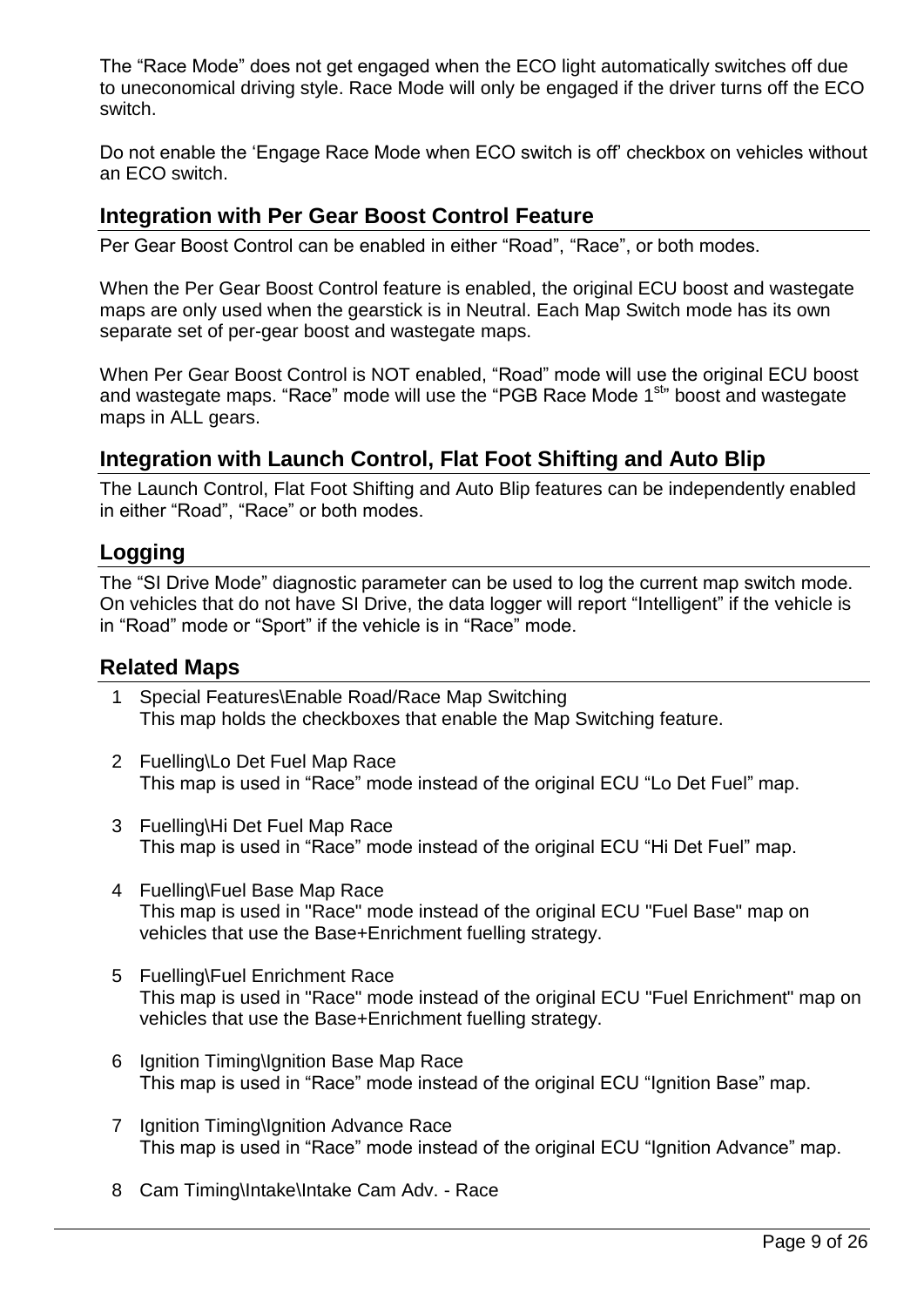This map is used in "Race" mode instead of the original ECU "Intake Cam Advance" map.

- 9 Cam Timing\Exhaust\Exhaust Cam Adv. Race This map is used in "Race" mode instead of the original ECU "Exhaust Cam Adv" map.
- 10 Torque Calculations\Accelerator to Torque\Accel Pedal to Desired Torque Race This map is used in "Race" mode instead of the original ECU "Accel Pedal to Desired Torque" map(s).
- 11 Fuelling\Closed Loop\Closed Loop AFR Race This map is used in "Race" mode instead of the original ECU "Closed Loop AFR" map(s).
- 12 Limiters\Per Gear Rev Limits\Per Gear Rev Limits race This map is used to define the rev limits for each gear in race mode. If Per Gear Rev Limits is not enabled, then the  $1<sup>st</sup>$  gear limit will be used.
- 13 Boost Control\Desired Boost\Per Gear\Road\Desired Boost Road 1st This map is used in "Race" mode instead of the original ECU "Desired Boost" map. If the "Per Gear Boost Control" feature is enabled then the additional maps for  $2^{nd}$  through  $6^{th}$ gears will also be used.
- 14 Boost Control\Wastegate Duty\Per Gear\Road\WG Duty Initial Road 1st This map is used in "Race" mode instead of the original ECU "Initial Wastegate Duty" map. If the "Per Gear Boost Control" feature is enabled then the additional maps for 2<sup>nd</sup> through  $6<sup>th</sup>$  gears will also be used.
- 15 Boost Control\Wastegate Duty\Per Gear\Road\WG Duty Max Road 1st This map is used in "Race" mode instead of the original ECU "Max Wastegate Duty" map. If the "Per Gear Boost Control" feature is enabled then the additional maps for 2<sup>nd</sup> through  $6<sup>th</sup>$  gears will also be used.
- 16 Limiters\Vehicle Speed\Veh. Speed based Throttle Angle Limiter Race This map is used in "Race" mode instead of the original ECU "Veh. Speed based Throttle Angle Limiter".
- 17 Fuelling\Per Ger Enrichment\PGE Enrichment Race Mode This map is used in "Race" mode to enrich the fuelling on a per gear basis.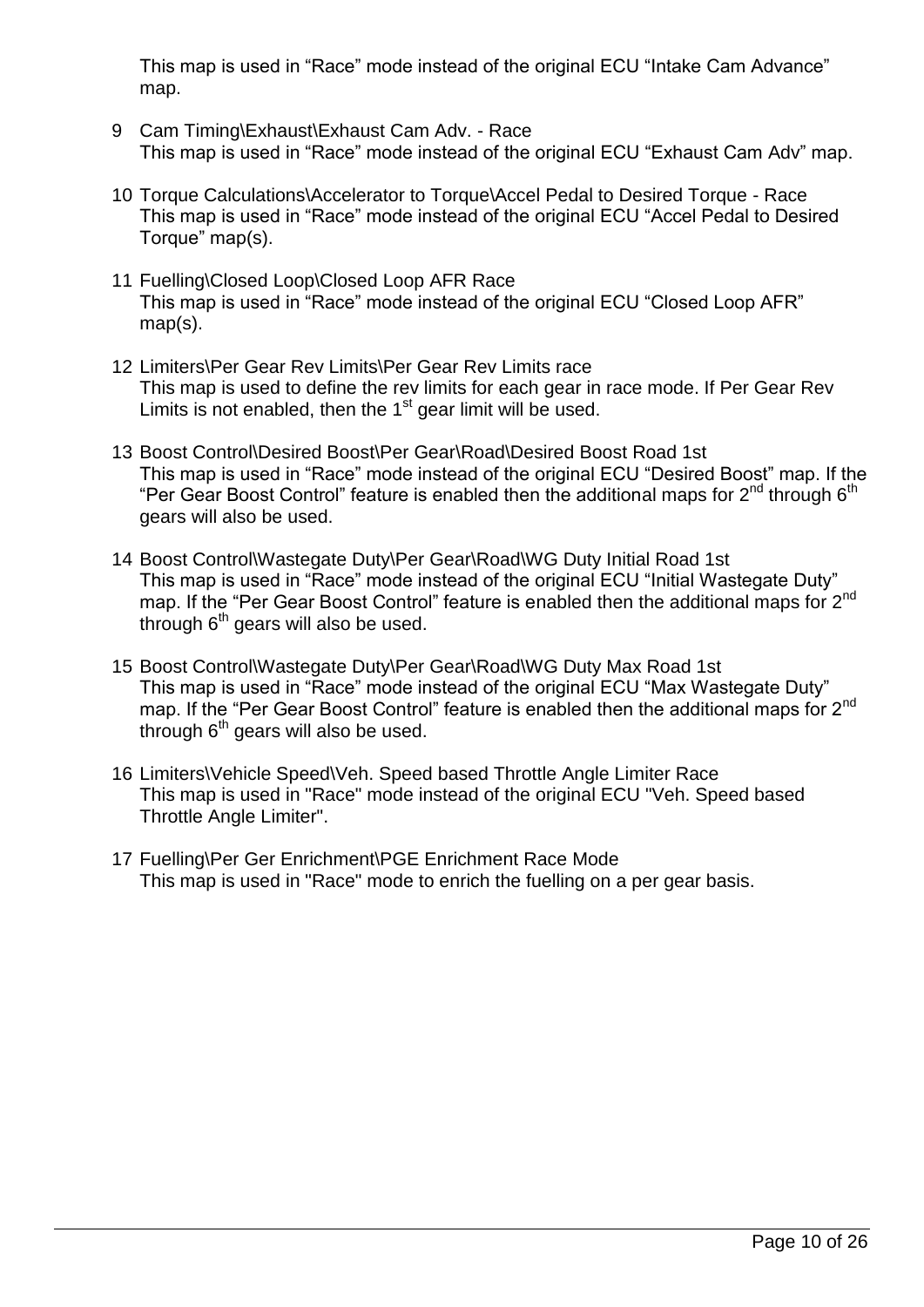#### <span id="page-10-1"></span><span id="page-10-0"></span>**Method of Operation**

The Per Gear Boost Control feature is enabled by the 'Enable Per Gear Boost Control' checkboxes in the 'PGB enable' map. When this feature is enabled, the ECU will use separate Boost and Wastegate maps for each gear.

#### <span id="page-10-2"></span>**Gear Determination**

The ECU determines which gear it is in by dividing vehicle speed by rpm and matching the result against the 'Gear Thresholds' map. The units of this map are in km/h per 1000 rpm. Experience has shown that the default values in this map do not always identify the gear correctly. For best results, we recommend that you log the "Vehicle Speed", "RPM" and "Gear Position" parameters and modify this map appropriately.

On vehicles fitted with Automatic Transmissions, gear determination may be unpredictable when the Torque Converter is unlocked.

#### <span id="page-10-3"></span>**Integration with Map Switching Feature**

Separate sets of Boost and Wastegate maps are provided for the "Road" and "Race" modes.

#### <span id="page-10-4"></span>**Integration with Eco Switch**

When Per Gear Boost Control is enabled, the PGB boost maps are used in preference to the ECO boost maps. If you wish to retain the Eco functionality, we recommend using the Map Switch feature to "engage Race mode when the Eco switch is OFF", and then only enable Per Gear Boost in Race mode. This will enable the Eco boost maps when the Eco switch is on, and the Per Gear Boost maps when the Eco switch is off.

#### <span id="page-10-5"></span>**Alternative Implementation**

A small number of older ECUs (eg. USA 2004 STi AJ240) are not compatible with our standard Per Gear Boost system described above. For these vehicles, we have developed an alternative system that uses the original tables for "Road" mode and a separate set for "Race" mode. A per-gear compensation factor can then be applied to these tables in order to achieve per-gear boost control.

#### <span id="page-10-6"></span>**Related Maps**

- 1 Boost Control\Per Gear\Enable Per Gear Boost This map holds the checkbox that enables the Per Gear Boost Control Feature.
- 2 Boost Control\Desired Boost\Per Gear\Race\Desired Boost Race 1st<sup>t</sup> This map is used instead of the original Desired Boost map when the vehicle is in 1<sup>st</sup> Gear and the Map Switch feature is in 'Race' mode. Similar maps are provided for 2<sup>nd</sup> through to  $6<sup>th</sup>$  gears for both 'Road' and 'Race' modes. There are 12 "PGB Desired Boost" maps in total.
- 3 Boost Control\Wastegate Duty\Per Gear\Race\WG Duty Initial Race 1st This map is used instead of the original Initial Wastegate Duty map when the vehicle is in  $1<sup>st</sup>$  Gear and the Map Switch feature is in "Race" mode. Similar maps are provided for 2<sup>nd</sup> through to 6<sup>th</sup> gears for both 'Road' and 'Race' modes. There are 12 "PGB Initial Wastegate Duty" maps in total.
- 4 Boost Control\Wastegate Duty\Per Gear\Race\WG Duty Max Race 1st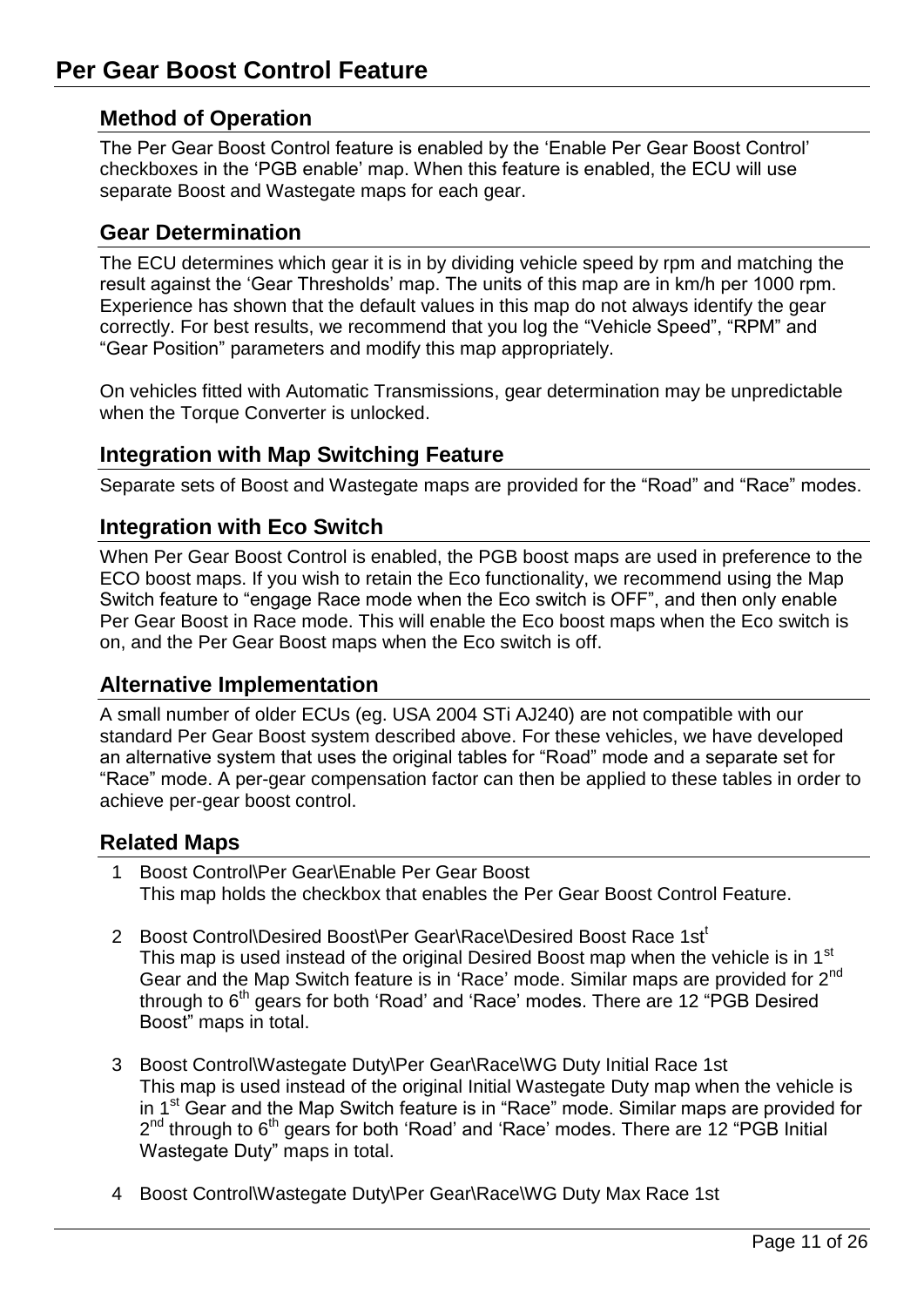This map is used instead of the original Max Wastegate Duty map when the vehicle is in 1<sup>st</sup> Gear and the Map Switch feature is in "Race" mode. Similar maps are provided for 2<sup>nd</sup> through to 6<sup>th</sup> gears for both 'Road' and 'Race' modes. There are 12 "PGB Max Wastegate Duty" maps in total.

- 5 Boost Control\Desired Boost\Per Gear\Desired Boost per gear compensation This map is used by the alternative implementation of PGB. It specifies a per-gear compensation factor to be applied to the base Desired Boost map.
- 6 Boost Control\Wastegate Duty\Per Gear\WG Duty Initial per gear compensation This map is used by the alternative implementation of PGB. It specifies a per-gear compensation factor to be applied to the base Initial Wastegate Duty map.
- 7 Boost Control\Wastegate Duty\Per Gear\WG Duty Max per gear compensation This map is used by the alternative implementation of PGB. It specifies a per-gear compensation factor to be applied to the base Max Wastegate Duty map.

| ROM - AR490_3341-enc.bin (ar490 3341 - JDM STI 2010MY)      | <b>III</b><br>$\Box$ | 回                  | $\Sigma$ |
|-------------------------------------------------------------|----------------------|--------------------|----------|
| File View Colouring Logging                                 |                      |                    |          |
| C Log to File<br>Map Access<br>Open Last Log                |                      |                    |          |
| Maps<br>Live Data<br>Keying   RaceROM  <br>Ign. View        |                      |                    |          |
| Name                                                        | User Level Origin    |                    |          |
| Open Maps                                                   |                      |                    |          |
| 中 All Maps                                                  |                      |                    |          |
| 中 Maps by Class                                             |                      |                    |          |
| 电 Maps by Function                                          |                      |                    |          |
| <sup>[]-</sup> Maps by User Level                           |                      |                    |          |
| E-EcuTek RaceROM Maps                                       |                      |                    |          |
| <b>□ Boost Control</b><br><b>Desired Boost</b>              |                      |                    |          |
| <b>□ Per Gear</b>                                           |                      |                    |          |
| <b>□ Race</b>                                               |                      |                    |          |
| <b>Desired Boost Race 1st</b>                               | Beginner             | RaceROM            |          |
| Desired Boost Race 2nd                                      | Beginner             | <b>RaceROM</b>     | Ξ        |
| Desired Boost Race 3rd                                      | Beginner             | RaceROM            |          |
| Desired Boost Race 4th                                      | Beginner             | RaceROM            |          |
| Desired Boost Race 5th                                      | Beginner             | RaceROM            |          |
| Desired Boost Race 6th                                      | Beginner             | RaceROM            |          |
| <b>E</b> -Road                                              |                      |                    |          |
| <del>ि </del> Per Gear                                      |                      |                    |          |
| Enable Per Gear Boost                                       | Beginner             | RaceROM            |          |
| <sup>-</sup> Wastegate Duty                                 |                      |                    |          |
| <b>□ Per Gear</b>                                           |                      |                    |          |
| <b>□ Race</b>                                               |                      |                    |          |
| <b>WG Duty Initial Race 1st</b><br>WG Duty Initial Race 2nd | Beginner<br>Beginner | RaceROM<br>RaceROM |          |
| <b>WG Duty Initial Race 3rd</b>                             | Beginner             | RaceROM            |          |
| WG Duty Initial Race 4th                                    | Beginner             | <b>RaceROM</b>     |          |
| WG Duty Initial Race 5th                                    | Beginner             | RaceROM            |          |
| WG Duty Initial Race 6th                                    | Beginner             | RaceROM            |          |
| WG Duty Max Race 1st                                        | Beginner             | RaceROM            |          |
| WG Duty Max Race 2nd                                        | Beginner             | RaceROM            |          |
| WG Duty Max Race 3rd                                        | Beginner             | RaceROM            |          |
| WG Duty Max Race 4th                                        | Beginner             | RaceROM            |          |
| WG Duty Max Race 5th                                        | Beginner             | <b>RaceROM</b>     |          |
| WG Duty Max Race 6th                                        | Beginner             | RaceROM            |          |
| <b>E</b> -Road                                              |                      |                    |          |
| <b>中Cam Timing</b>                                          |                      |                    |          |
| File CRC was 'AFD2 62B5' when loaded.                       |                      |                    |          |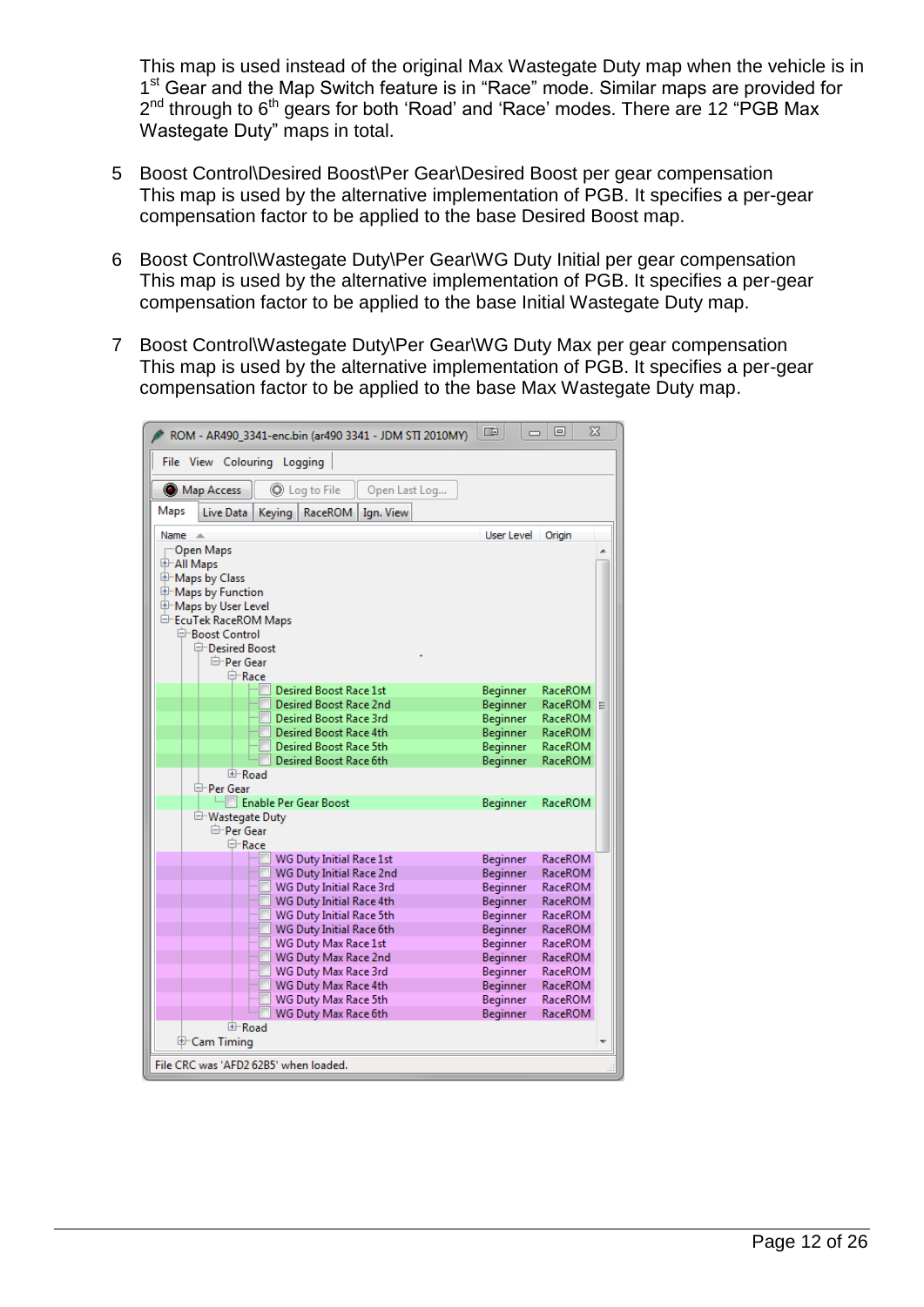## <span id="page-12-1"></span><span id="page-12-0"></span>**Per Gear Fuel Enrichment Feature**

#### **Method of Operation**

The Per Gear Fuel Enrichment feature is enabled by the Fuelling\Per Ger Enrichment\Enable Per Gear Enrichment' checkbox. When this feature is enabled, the ECU will apply a fuelling adjustment based on gear position and RPM.

The enrichment is only applied when MAP exceeds a preset threshold.

#### <span id="page-12-2"></span>**Gear Determination**

The ECU determines which gear it is in by dividing vehicle speed by rpm and matching the result against the 'Gear Thresholds' map. The units of this map are in km/h per 1000 rpm. Experience has shown that the default values in this map do not always identify the gear correctly. For best results, we recommend that you log the "Vehicle Speed", "RPM" and "Gear Position" parameters and modify this map appropriately.

On vehicles fitted with Automatic Transmissions, gear determination may be unpredictable when the Torque Converter is unlocked.

#### <span id="page-12-3"></span>**Integration with Map Switching Feature**

Separate sets of Per Gear Rev Enrichment maps are provided for the "Road" and "Race" modes.

#### <span id="page-12-4"></span>**Related Maps**

- 1 Fuelling\Per Gear Enrichment\Enable Per Gear Enrichment This map holds the checkbox that enables the Per Gear Enrichment feature.
- 2 Fuelling\Per Gear Enrichment\PGE Enrichment Road Mode This map holds the enrichments for each gear in "Road" mode.
- 3 Fuelling\Per Gear Enrichment\PGE Enrichment Race Mode This map holds the enrichments for each gear in "Race" mode.
- 4 Fuelling\Per Gear Enrichment\PGE MAP Threshold The per gear enrichment is applied when MAP exceed this threshold.

| ROM - AR490_3341-enc.bin (ar490 3341 - JDM STI 2010MY) | œ          | ▣       | x |  |  |  |  |  |  |  |
|--------------------------------------------------------|------------|---------|---|--|--|--|--|--|--|--|
| File View Colouring Logging                            |            |         |   |  |  |  |  |  |  |  |
| Map Access<br>C Log to File<br>Open Last Log           |            |         |   |  |  |  |  |  |  |  |
| Maps<br>Keying   RaceROM  <br>Live Data<br>Ign. View   |            |         |   |  |  |  |  |  |  |  |
| Name                                                   | User Level | Origin  |   |  |  |  |  |  |  |  |
| <b>E-EcuTek RaceROM Maps</b>                           |            |         |   |  |  |  |  |  |  |  |
| <b>E-Boost Control</b>                                 |            |         |   |  |  |  |  |  |  |  |
| 甲 Cam Timing                                           |            |         |   |  |  |  |  |  |  |  |
| 田 Flex Fuel<br><b>中 Fuelling</b>                       |            |         |   |  |  |  |  |  |  |  |
| <b>E-Closed Loop</b>                                   |            |         | Ξ |  |  |  |  |  |  |  |
| ⊕ Injector Scaling                                     |            |         |   |  |  |  |  |  |  |  |
| □ Per Ger Enrichment                                   |            |         |   |  |  |  |  |  |  |  |
| Enable Per Gear Enrichment (PGE)                       | Beginner   | RaceROM |   |  |  |  |  |  |  |  |
| <b>PGE Enrichment Race Mode</b>                        | Beginner   | RaceROM |   |  |  |  |  |  |  |  |
| <b>PGE Enrichment Road Mode</b>                        | Beginner   | RaceROM |   |  |  |  |  |  |  |  |
| Beginner<br><b>PGE MAP Threshold</b><br>RaceROM        |            |         |   |  |  |  |  |  |  |  |
| RaceROM<br>Hi Det Fuel Map Race<br>Beginner            |            |         |   |  |  |  |  |  |  |  |
| Lo Det Fuel Map Race<br>Beginner<br>RaceROM            |            |         |   |  |  |  |  |  |  |  |
| ⊕ Ignition Timing                                      |            |         |   |  |  |  |  |  |  |  |
| File CRC was 'AFD2 62B5' when loaded.                  |            |         |   |  |  |  |  |  |  |  |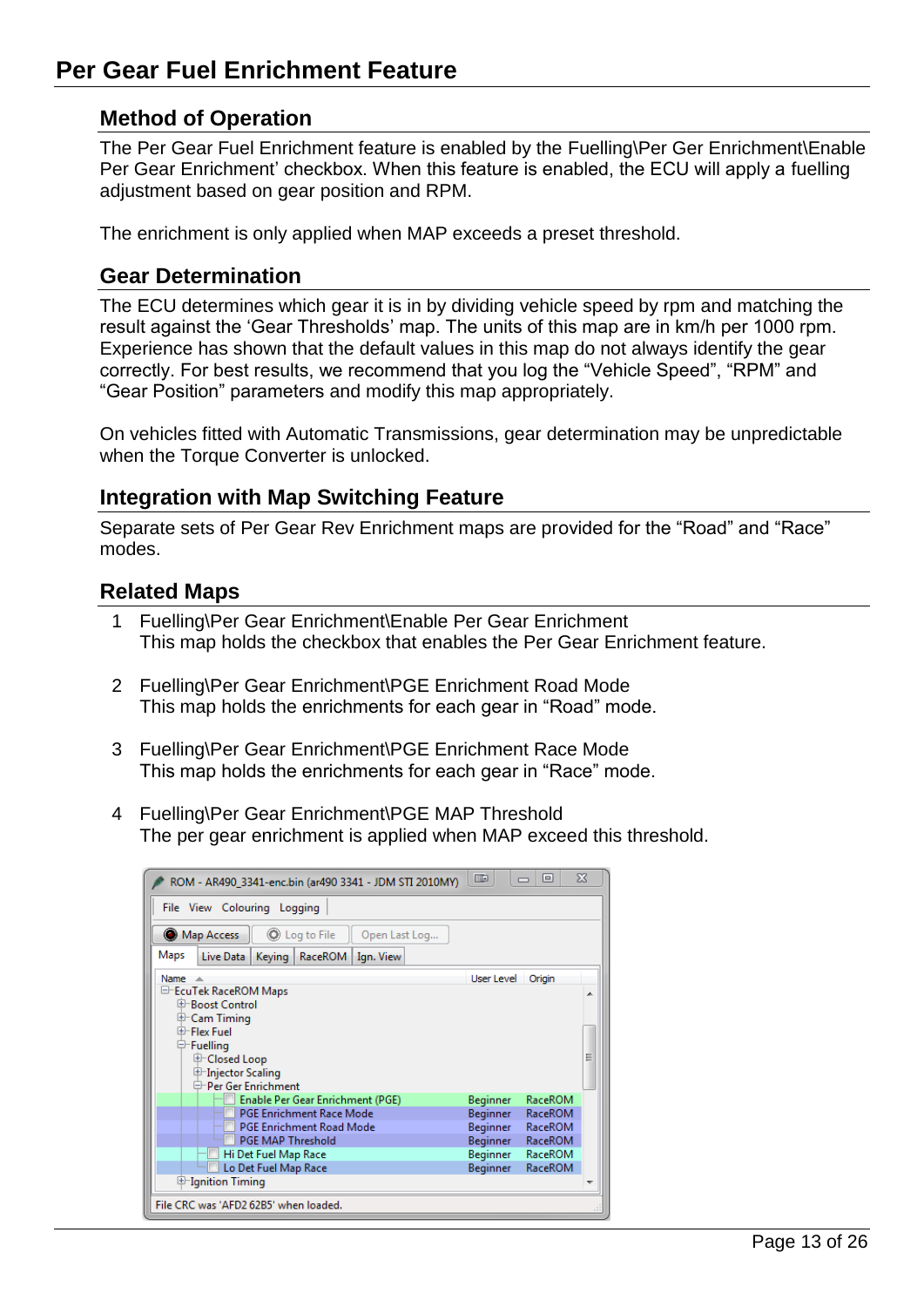## <span id="page-13-1"></span><span id="page-13-0"></span>**Per Gear Rev Limits Feature**

#### **Method of Operation**

The Per Gear Rev Limits feature is enabled by the 'Enable Per Gear Rev Limit' checkboxes in the 'enable LC/FFS/AB/PGRL map. When this feature is enabled, the ECU will use separate rev limits for each gear.

The upper rev limit (fuel cut) is defined in the "Per Gear Rev Limits Road" map in "Road" mode and "Per Gear Rev Limits Race" map in "Race" mode. The top value is for 1<sup>st</sup> gear, the next is for  $2^{nd}$  gear, etc. The bottom value is for  $6^{th}$  gear.

The lower rev limit (fuel resume) is calculated by subtracting the value of "Per Gear Rev Limit Hysteresis" from the upper limit. For example, if the upper limit for the current gear is 7000 and the hysteresis is 100 then the lower limit will be 6900.

#### <span id="page-13-2"></span>**Gear Determination**

The ECU determines which gear it is in by dividing vehicle speed by rpm and matching the result against the 'Gear Thresholds' map. The units of this map are in km/h per 1000 rpm. Experience has shown that the default values in this map do not always identify the gear correctly. For best results, we recommend that you log the "Vehicle Speed", "RPM" and "Gear Position" parameters and modify this map appropriately.

On vehicles fitted with Automatic Transmissions, gear determination may be unpredictable when the Torque Converter is unlocked.

#### <span id="page-13-3"></span>**Integration with Map Switching Feature**

Separate sets of Per Gear Rev Limit maps are provided for the "Road" and "Race" modes. When Per Gear Rev Limits are not enabled, "Road" mode will use the original ECU rev limit, "Race" mode will the 1<sup>st</sup> gear value of the "Per Gear Rev Limit Race" map in all gears.

| ROM - AR490_3341-enc.bin (ar490 3341 - JDM STI 2010MY)              | me,               | ▣      | $\overline{\mathbf{x}}$ |
|---------------------------------------------------------------------|-------------------|--------|-------------------------|
| File View Colouring Logging                                         |                   |        |                         |
| C Log to File<br>Map Access<br>Open Last Log                        |                   |        |                         |
| Maps<br>Live Data   Keying   RaceROM  <br>Ign. View                 |                   |        |                         |
| Name                                                                | User Level        | Origin |                         |
| <sup>-</sup> EcuTek RaceROM Maps                                    |                   |        |                         |
| <b>E-Boost Control</b>                                              |                   |        |                         |
| 甲 Cam Timing                                                        |                   |        |                         |
| 田 Flex Fuel                                                         |                   |        |                         |
| <b>中 Fuelling</b>                                                   |                   |        |                         |
| ⊕ Ignition Timing<br><b>E</b> -Limiters                             |                   |        |                         |
| □ Special Features                                                  |                   |        |                         |
| <b>中 Auto Blip</b>                                                  |                   |        |                         |
| 中 Flat Foot Shifting                                                |                   |        |                         |
| <b>E-Launch Control</b>                                             |                   |        |                         |
| <b>E-Per Gear Rev Limit</b>                                         |                   |        |                         |
| Per Gear Rev Limit Hysteresis                                       | Intermedi RaceROM |        |                         |
| Per Gear Rev Limits RACE                                            | Intermedi RaceROM |        |                         |
| Per Gear Rev Limits ROAD                                            | Intermedi RaceROM |        |                         |
| Enable LC/FFS/AB/PGRL                                               | Beginner RaceROM  |        |                         |
| Enable Road/Race Map Switching<br><b>Full Accelerator Threshold</b> | Beginner RaceROM  |        |                         |
|                                                                     | Beginner RaceROM  |        |                         |
| File CRC was 'AFD2 62B5' when loaded.                               |                   |        |                         |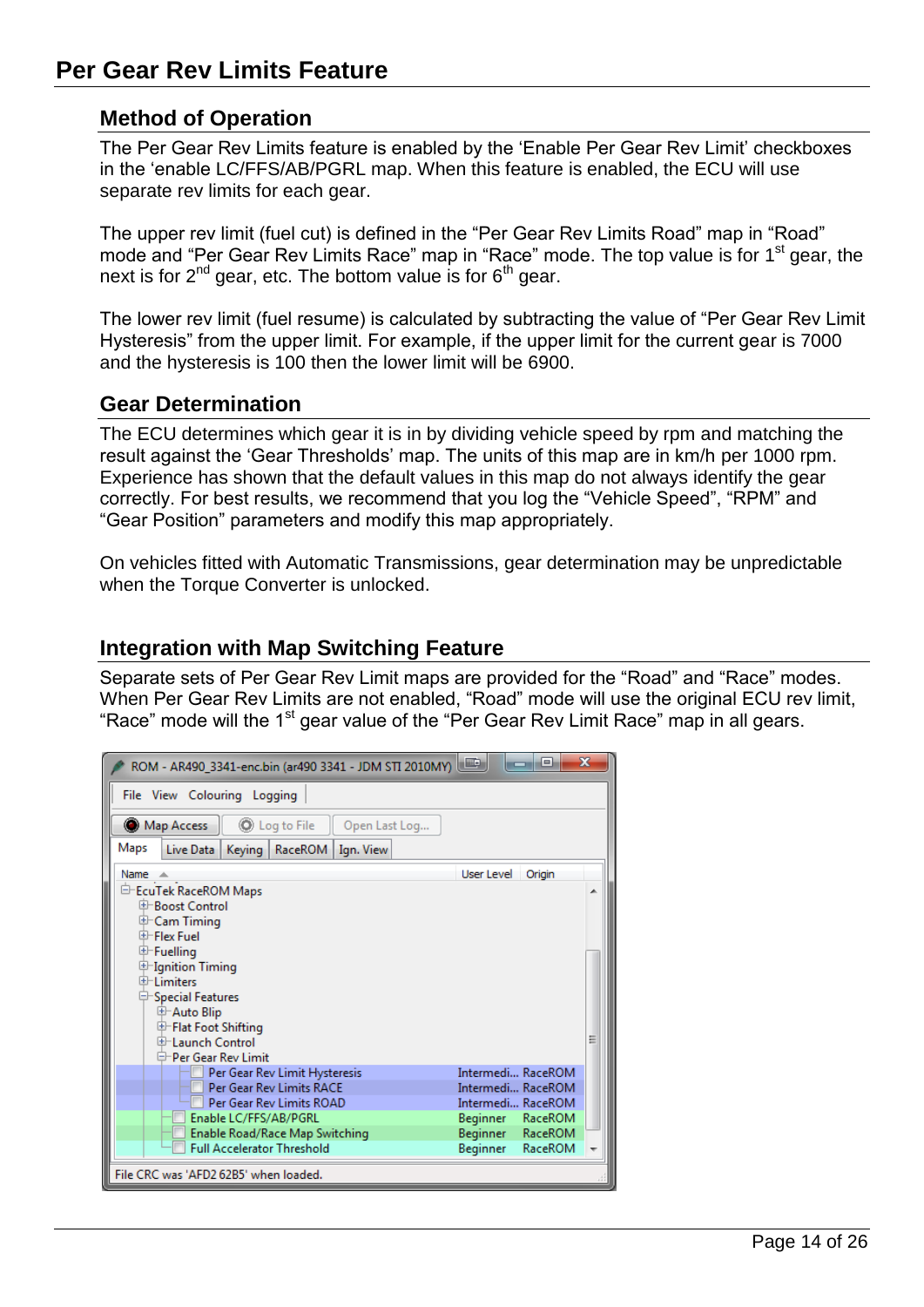## <span id="page-14-1"></span><span id="page-14-0"></span>**Speed Density Feature**

#### **Method of Operation**

The Speed Density feature is enabled by selecting the checkbox in the Speed Density Enable map.

| AR490_3341-RaceROM-14582.BIN - Enable Speed Density (SD)    8 |  |
|---------------------------------------------------------------|--|
| Fdit                                                          |  |
| hable Speed Density                                           |  |
| Activate BELOW thresholds instead of ABOVE                    |  |

When this feature is active, the ECU will ignore the reading from the Mass Airflow sensor and will calculate mass airflow as follows:

- Estimated mass airflow is calculated from RPM, Manifold Pressure, Charge Air Temperature, and VE (read from the Speed Density Volumetric Efficiency map)
- This value is then multiplied by an adjustment factor selected from the 2D "Speed Density Temperature Compensation" map based on Intake Air Temperature.
- This is then multiplied by a value selected from the 2D "Speed Density Throttle Delta Compensation" map, resulting in a mass airflow value in grams/second.



### <span id="page-14-2"></span>**Removal of MAF sensor (optional)**

It is expected that this feature will be used in applications where you wish to replace the MAF sensor with a custom intake. If you remove the MAF sensor, you must go to the "Enabled Diagnostic Trouble Codes" map and disable the codes relating to MAF sensor errors. If you do not disable these codes then the ECU will detect a "Mass Airflow sensor failure" and use its fallback processing instead of the Speed Density feature.

The Subaru intake air temperature sensor is built into the MAF sensor. If you remove the MAF sensor itself, then you **must** fit a replacement intake air temperature sensor. If an aftermarket air temp sensor is fitted, then be sure to rescale the "Air Intake Temperature Sensor Scaling" map.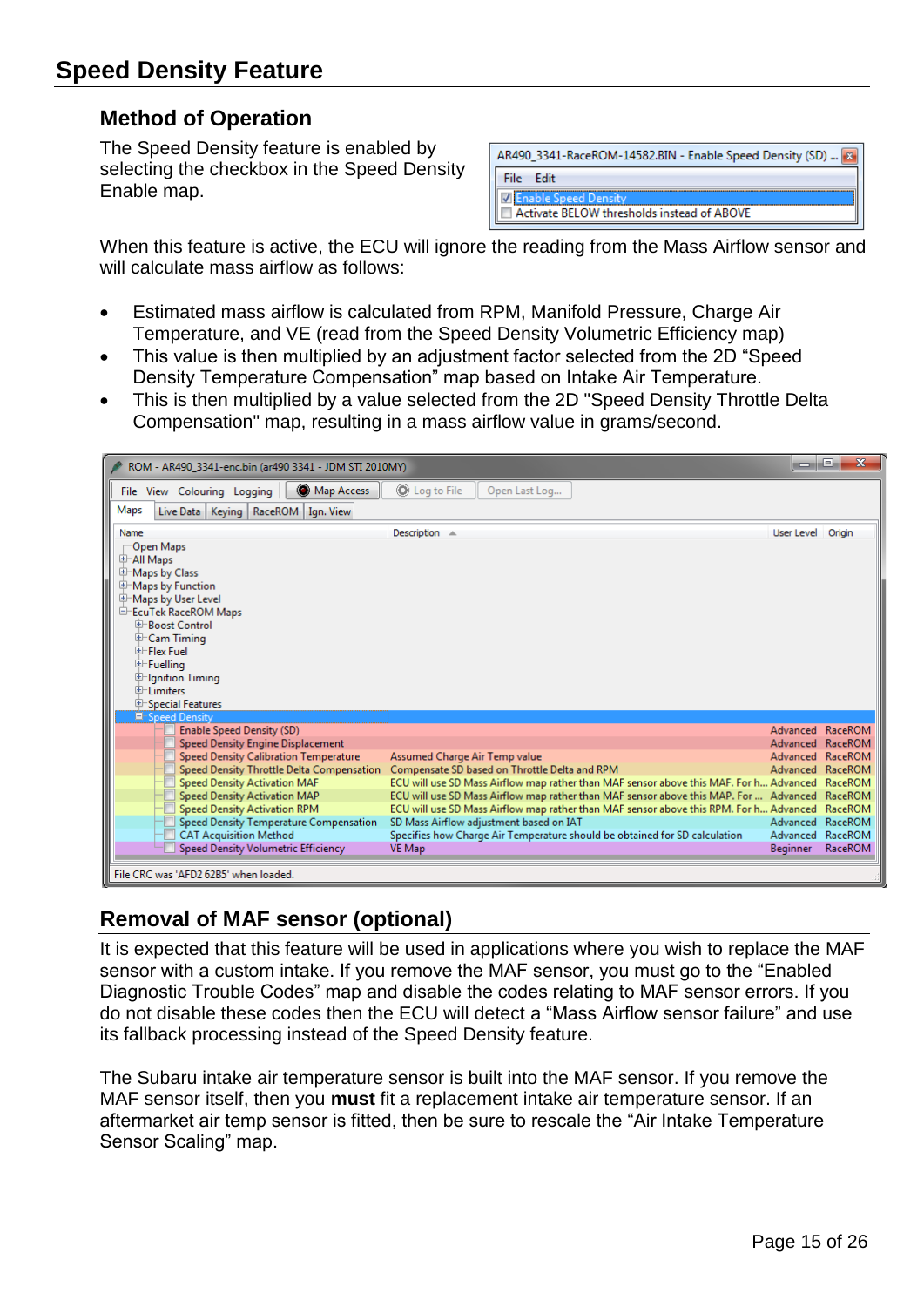This sensor can be fitted in the intake manifold measuring charge air temperature, rather than intake air temperature if required. Remember to change any intake air temperature compensation maps if you switch to charge air based temperature compensation.

#### <span id="page-15-0"></span>**Using Speed Density and MAF sensor together**

The Speed Density feature can also be useful in applications where the MAF sensor is present, but the amount of airflow is higher than the MAF sensor can measure. In this scenario, the ECU can be programmed to use the MAF sensor at lower mass airflow values and switch to Speed Density for the higher values.

You can specify threshold values of MAF, RPM and MAP that are required for Speed Density activation. The ECU will activate the Speed Density feature only when all three of these values are **above** their respective thresholds.

The threshold values are implemented using hysteresis. The 1<sup>st</sup> value should be higher than the  $2<sup>nd</sup>$  value. The feature will activate when the parameter rises above the 1<sup>st</sup> value, and will deactivate when it falls below the  $2<sup>nd</sup>$  value.

You can also use the Speed Density feature in applications where the amount of airflow is lower than the MAF sensor can accurately measure. In this situation, enable the "Activate BELOW thresholds instead of ABOVE" checkbox. The ECU will activate the Speed Density feature when MAF, RPM and MAP are all **below** their respective thresholds.

The default value for the thresholds is zero. If you use the "Activate BELOW thresholds instead of ABOVE" checkbox, then the feature will only be activated when all three parameters are below their respective thresholds. Therefore you need to set a high value into any thresholds that you are not using, otherwise the feature will not activate.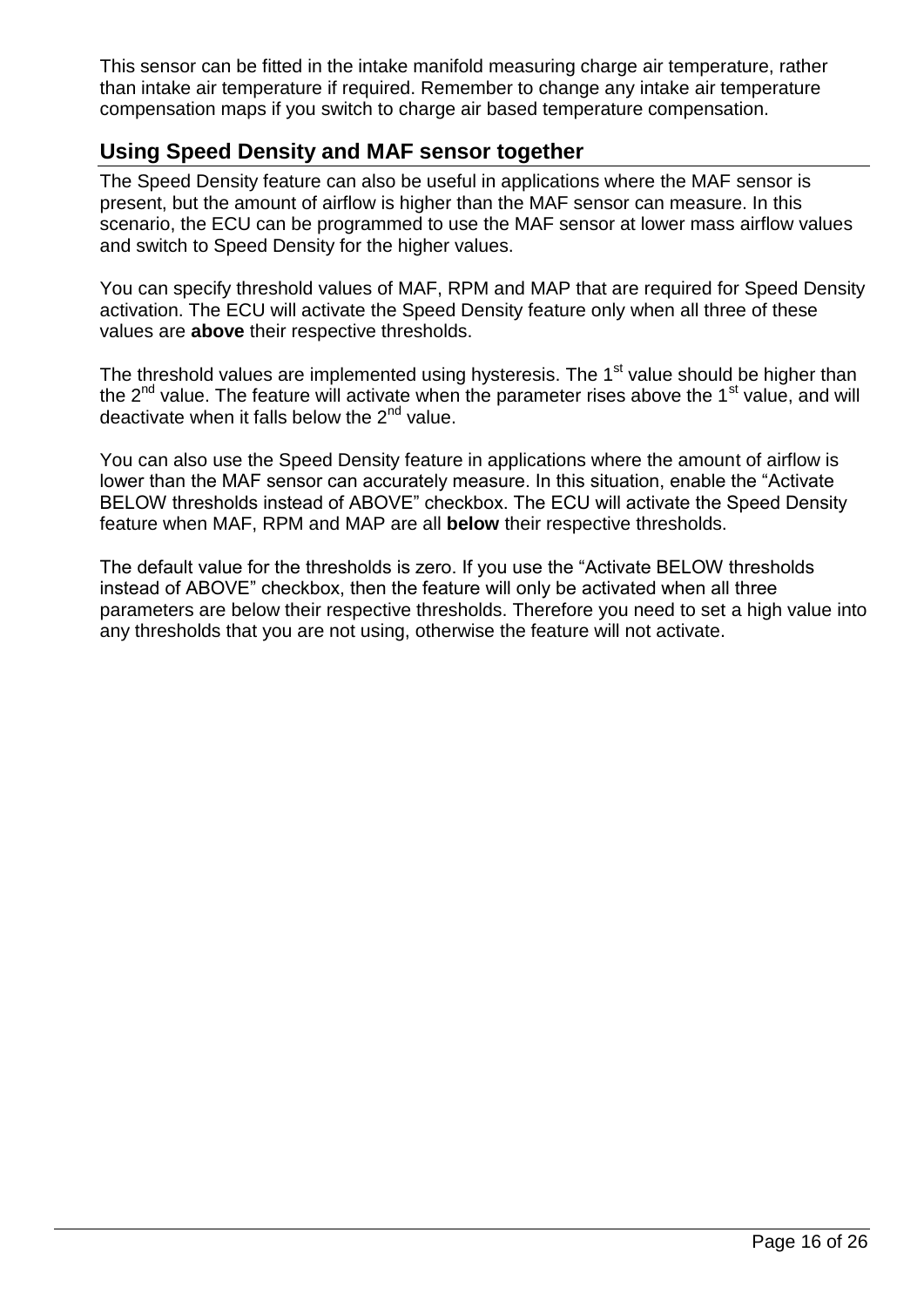## <span id="page-16-0"></span>**Launch Control Feature**

| X<br>回<br><b>III</b><br>▭<br>ROM - AR490_3341-enc.bin (ar490 3341 - JDM STI 2010MY) |                                                |                 |                                      |  |                    |  |  |  |  |  |  |
|-------------------------------------------------------------------------------------|------------------------------------------------|-----------------|--------------------------------------|--|--------------------|--|--|--|--|--|--|
| File View Colouring Logging                                                         | Map Access<br>C Log to File                    |                 | Open Last Log                        |  |                    |  |  |  |  |  |  |
| Maps<br>Live Data   Keying  <br>RaceROM<br>Ign. View                                |                                                |                 |                                      |  |                    |  |  |  |  |  |  |
| User Level<br>Origin<br>Name $\triangle$                                            |                                                |                 |                                      |  |                    |  |  |  |  |  |  |
| E-EcuTek RaceROM Maps                                                               |                                                |                 |                                      |  |                    |  |  |  |  |  |  |
| <b>E-Boost Control</b>                                                              |                                                |                 |                                      |  |                    |  |  |  |  |  |  |
| 中 Cam Timing                                                                        | AR490_3341-enc.bin - Launch Adjustment Options |                 |                                      |  | $\boldsymbol{\Xi}$ |  |  |  |  |  |  |
| E-Flex Fuel                                                                         | File Edit                                      |                 |                                      |  |                    |  |  |  |  |  |  |
| <b>中 Fuelling</b>                                                                   | Launch RPM Adjustment                          |                 |                                      |  |                    |  |  |  |  |  |  |
| <b>⊕ Ignition Timing</b><br><b>E</b> -Limiters                                      | No adjustment                                  |                 |                                      |  |                    |  |  |  |  |  |  |
| <b>□ Special Features</b>                                                           | Cruise Control Stalk                           |                 |                                      |  |                    |  |  |  |  |  |  |
| <b>中 Auto Blip</b>                                                                  | Defog Switch + Accel                           |                 |                                      |  |                    |  |  |  |  |  |  |
| 中 Flat Foot Shifting                                                                |                                                |                 |                                      |  |                    |  |  |  |  |  |  |
| □ Launch Control                                                                    |                                                |                 |                                      |  |                    |  |  |  |  |  |  |
| I Launch Adjustment Options                                                         |                                                | <b>Beginner</b> | RaceROM                              |  |                    |  |  |  |  |  |  |
| Launch Control Adjustment Increment                                                 |                                                | Beginner        | <b>RaceROM</b>                       |  |                    |  |  |  |  |  |  |
|                                                                                     | Launch Control AFR Adjustment While Stationary | Beginner        | <b>RaceROM</b>                       |  |                    |  |  |  |  |  |  |
| Launch Control Ignition Proportional<br>Launch Control Ignition Retard Base         |                                                |                 | Advanced RaceROM<br>Advanced RaceROM |  |                    |  |  |  |  |  |  |
| Launch Control Manifold Pressure Target                                             |                                                |                 | Advanced RaceROM                     |  |                    |  |  |  |  |  |  |
| Launch Control Max Engage Speed                                                     |                                                | Beginner        | RaceROM                              |  |                    |  |  |  |  |  |  |
| Launch Control Rev Limit Base                                                       |                                                | <b>Beginner</b> | RaceROM                              |  |                    |  |  |  |  |  |  |
| Launch Control Rev Limit Delta                                                      |                                                | Beginner        | RaceROM                              |  |                    |  |  |  |  |  |  |
| Launch Control Rev Limit Hysteresis                                                 | RaceROM                                        |                 |                                      |  |                    |  |  |  |  |  |  |
| <b>E-Per Gear Rev Limit</b>                                                         |                                                |                 |                                      |  |                    |  |  |  |  |  |  |
| Enable LC/FFS/AB/PGRL                                                               | <b>Beginner</b>                                | RaceROM         |                                      |  |                    |  |  |  |  |  |  |
| Enable Road/Race Map Switching                                                      | <b>Beginner</b>                                | RaceROM         |                                      |  |                    |  |  |  |  |  |  |
| <b>Full Accelerator Threshold</b>                                                   |                                                | <b>Beginner</b> | RaceROM                              |  |                    |  |  |  |  |  |  |
| <b>E-Speed Density</b>                                                              |                                                |                 |                                      |  |                    |  |  |  |  |  |  |
| File CRC was 'AFD2 62B5' when loaded.                                               |                                                |                 |                                      |  |                    |  |  |  |  |  |  |
|                                                                                     |                                                |                 |                                      |  |                    |  |  |  |  |  |  |

### <span id="page-16-1"></span>**Method of Operation**

Activate the launch control as follows

- Ensure the 'Launch Control Enable' checkbox is ON for the current Map Switch Mode
- Engine must be running and Vehicle must be stationary
- Press clutch pedal and move the gear stick to 1st gear position
- Quickly press the accelerator all the way to the floor
- Adjust launch RPM using the cruise control stalk
- Release the clutch to commence launch

When Launch Control is active (clutch pedal depressed), the rev limit will be set to the 'Launch Control Rev Limit'. This limit defaults to the 'Launch Control Rev Limit Base" value and can be adjusted up and down using the cruise control stalk. Select "Res/Acc" to increase the launch RPM and "Set/Cst" to decrease it. An alternative method of adjustment is available for vehicles without cruise control.

When the clutch pedal is released, the rev limit "restores" according to the 'Launch Control Rev Limit Delta, This 2D map, indexed by elapsed time, has multiple columns to allow you to set up a multi-stage system for best results.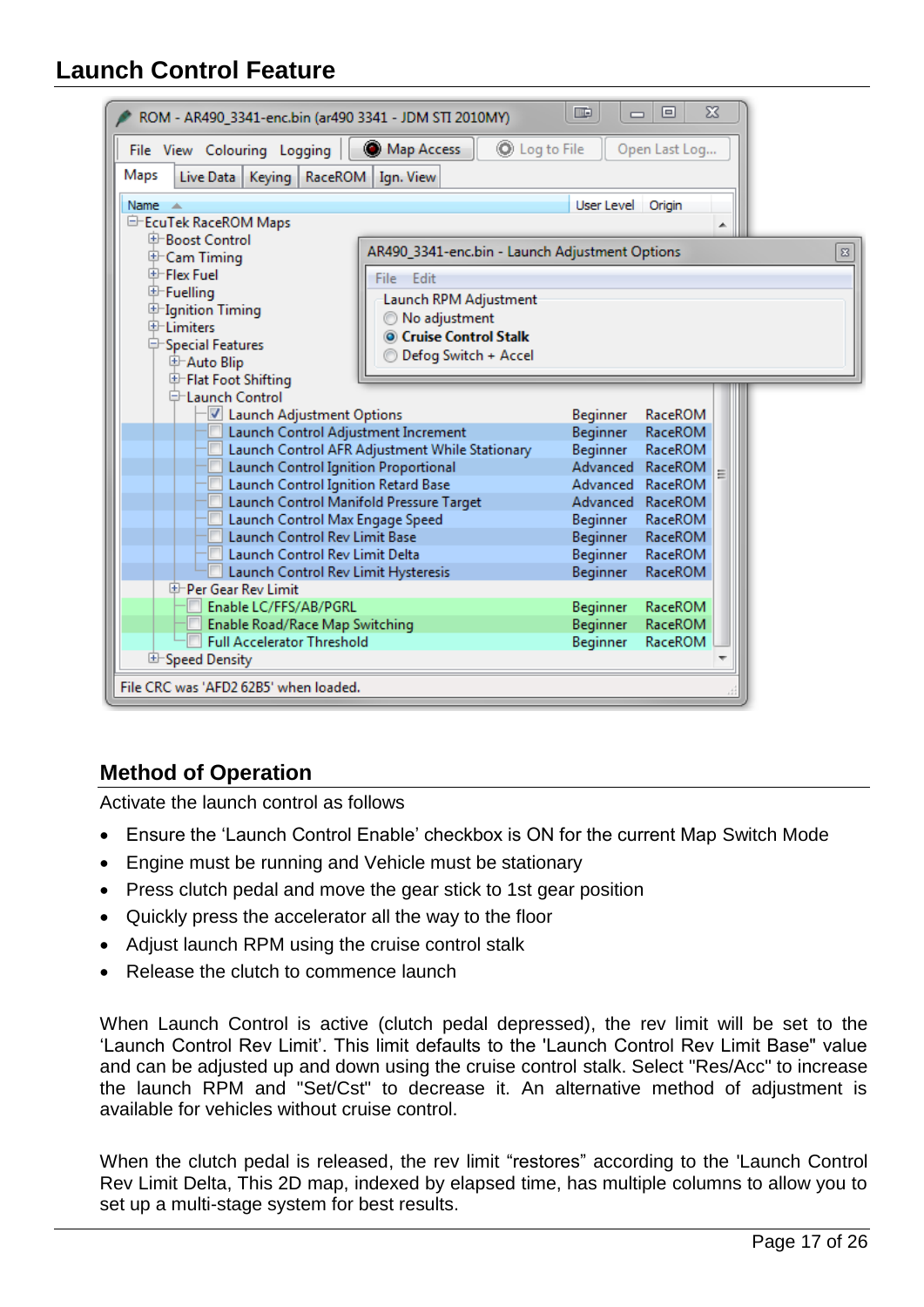Adjustments are provided that allow you to lower the AFR and retard the timing when the vehicle is stationary in order to create pops and bangs. This adjustment is removed as soon as the vehicle starts to move.

The Launch Control feature is deactivated when one of the following conditions occurs:

- The elapsed time exceeds the last column on the 'Launch Control Rev Limit Delta Map'
- The driver lifts off the accelerator
- The driver performs a flatfoot shift

#### <span id="page-17-0"></span>**Integration with Map Switching Feature**

The Launch Control Feature can be enabled in ROAD mode, RACE mode, or both. Select the appropriate checkboxes in the "Enable LC/FFS/AB/PGRL" map.

| AR490_3341-RaceROM-14582.BIN - Enable LC/FFS/AB/PGRL -  3 |  |  |  |  |  |  |
|-----------------------------------------------------------|--|--|--|--|--|--|
| File<br>Edit                                              |  |  |  |  |  |  |
| √ Enable Launch Control in ROAD Mode                      |  |  |  |  |  |  |
| √ Enable Launch Control in RACE Mode                      |  |  |  |  |  |  |
| l Enable Flat Foot Shift in ROAD Mode                     |  |  |  |  |  |  |
| <b>Enable Flat Foot Shift in RACE Mode</b>                |  |  |  |  |  |  |
| Lock Wastegate Duty during Flat Foot Shift                |  |  |  |  |  |  |
| <b>Enable Auto Lift when Flat Foot Shift is off</b>       |  |  |  |  |  |  |
| □ Enable Auto Blip in ROAD Mode                           |  |  |  |  |  |  |
| Enable Auto Blip in RACE Mode                             |  |  |  |  |  |  |
| Enable Per Gear Rev Limits in ROAD Mode                   |  |  |  |  |  |  |
| Enable Per Gear Rev Limits in RACE Mode                   |  |  |  |  |  |  |

#### <span id="page-17-1"></span>**Vehicles without cruise control**

Set the launch control rev limit as follows:

- Ensure the 'Launch Control Enable' checkbox is ON for the current Map Switch Mode
- Engine must be running and Vehicle must be stationary
- Turn on rear window demist switch
- Press clutch
- Increase engine speed and hold at desired launch RPM
- Turn off rear window demist/defogger switch
- The check engine light will flash to indicate that new limit has been saved.

#### <span id="page-17-2"></span>**Vehicles with automatic transmission**

Activate the launch control as follows

- Ensure the 'Launch Control Enable' checkbox is ON for the current Map Switch Mode
- Engine must be running and Vehicle must be stationary
- Press brake pedal and move the gear stick to a "forward drive" position
- Quickly press the accelerator all the way to the floor
- Adjust launch RPM using the cruise control stalk
- Release the brake to commence launch

Ensure that the launch RPM is below the stall speed of the torque converter.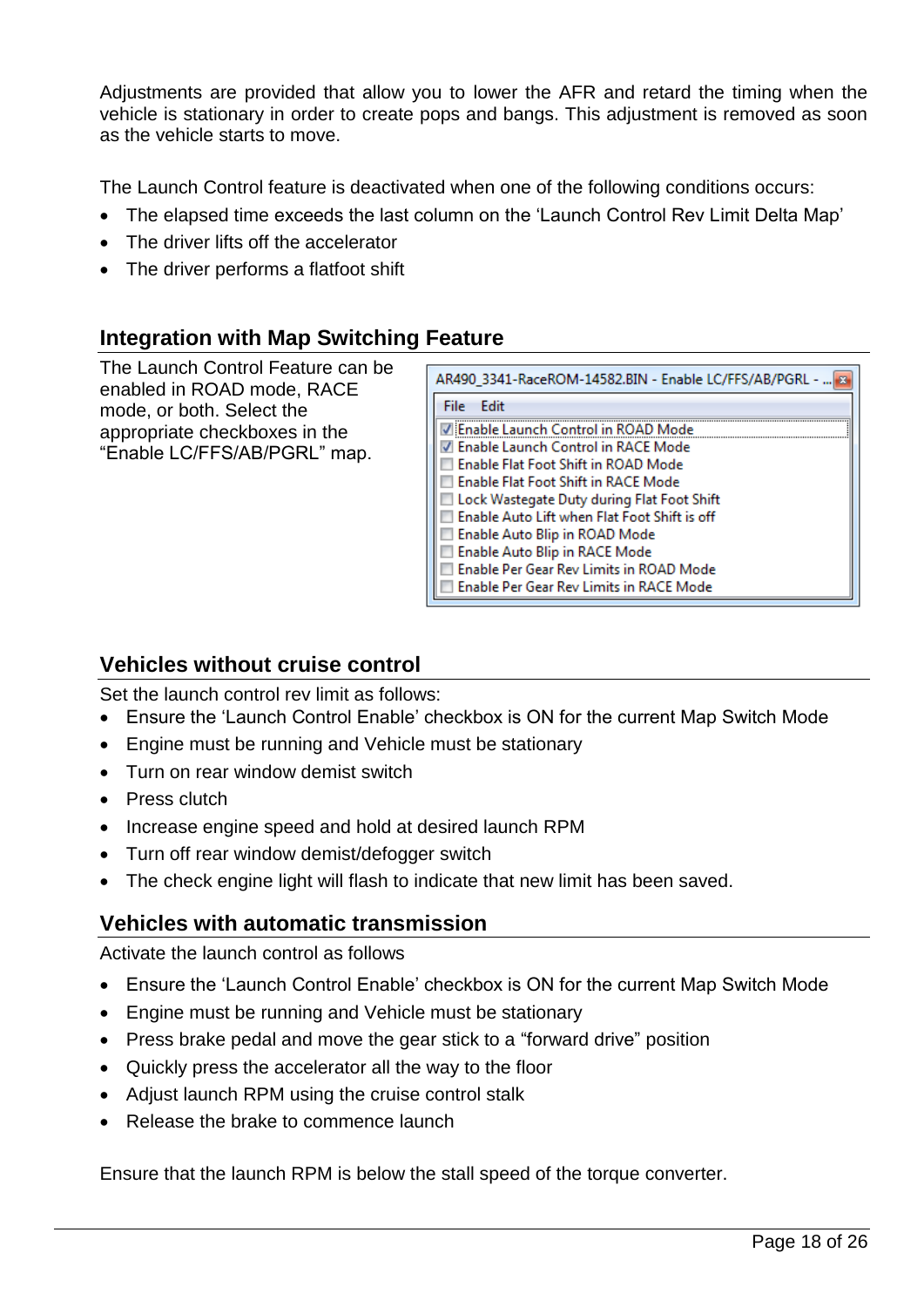### <span id="page-18-0"></span>**Boost Off The Line (BOTL)**

RaceROM allows you to specify a pre-launch manifold pressure target for each mapswitch mode. The ECU will dynamically retard and advance the ignition timing in order to achieve the target.

#### **Launch Control Manifold Pressure Target**

This map allows you to specify a target manifold pressure in order to generate "Boost Off The Line".

#### **Launch Control Ignition Timing Base**

This map specifies ignition timing based on Manifold Pressure Target and RPM. Retarding the timing generates more manifold pressure. When calibrated correctly, the ECU should be able to maintain the target pressure prior to launch.

#### **Launch Control Ignition Timing Proportional**

This map applies an adjustment to the base ignition timing based on the difference between the target and actual manifold pressure. If the pressure is below target, the map will retard the timing further, if the pressure overshoots the target, the map will advance the timing.

|                    |                                                                   |                |                 |                | AR490_3341-enc.bin - Launch Control Manifold Pressure Target |                  |                |                |                        |                | $\boldsymbol{\Xi}$ |                |                    |
|--------------------|-------------------------------------------------------------------|----------------|-----------------|----------------|--------------------------------------------------------------|------------------|----------------|----------------|------------------------|----------------|--------------------|----------------|--------------------|
|                    | File Edit<br>Help<br>1.60<br>target (bar)<br>1.60                 |                |                 |                |                                                              |                  |                |                |                        |                |                    |                |                    |
|                    | AR490_3341-enc.bin - Launch Control Ignition Retard Base<br>$\Xi$ |                |                 |                |                                                              |                  |                |                |                        |                |                    |                |                    |
| File               |                                                                   | Edit View      | Plot            |                |                                                              |                  |                |                |                        |                |                    |                |                    |
|                    |                                                                   | 1.5            |                 |                | Manifold Pressure Target (bar)                               |                  |                |                |                        |                | $-15°$             |                |                    |
|                    | 3500                                                              | 0.5            | $0.650$ $0.800$ |                | 0.950 1.10 1.25 1.40 1.55 1.70 1.85 2.00                     |                  |                |                |                        |                |                    |                |                    |
|                    | ٥                                                                 | o              | ٥               | o              | ٥                                                            | ٥                |                | o              | ٥                      | $\bullet$      | ٥                  |                |                    |
| Engine Speed (rpm) | 2400                                                              | $\mathbf 0$    | ö               | $\overline{0}$ | ö                                                            | ö                |                |                | ō                      | ō              | ō                  |                |                    |
|                    | 2500                                                              | $-4$           | $-6$            | $-7$           | -9                                                           | $-10$            | $-12$          | $-14$          | $-15$                  | $-17$          | $-18$              | $-20$          |                    |
|                    | 3000<br>3500                                                      | $-4$<br>$-4$   | -6<br>$-6$      | $-7$<br>$-7$   | -9<br>-9                                                     | $-10$<br>$-10$   | $-12$<br>$-12$ | $-14$<br>$-14$ | $-15$<br>$-15$         | $-17$<br>$-17$ | $-18$<br>$-18$     | $-20$<br>$-20$ |                    |
|                    | 4000                                                              | $-4$           | $-6$            | $-7$           | $-9$                                                         | $-10$            | $-12$          | $-14$          | $-15$                  | $-17$          | $-18$              | $-20$          |                    |
|                    | 4500                                                              | $-4$           | $-6$            | $-7$           | $-9$                                                         | $-10$            | $-12$          | $-14$          | $-15$                  | $-17$          | $-18$              | $-20$          |                    |
|                    | 5000                                                              | $-4$           | $-6$            | $-7$           | $-9$                                                         | $-10$            | $-12$          | $-14$          | $-15$                  | $-17$          | $-18$              | $-20$          |                    |
|                    |                                                                   |                |                 |                |                                                              |                  |                |                |                        |                |                    |                |                    |
|                    |                                                                   |                |                 |                | AR490_3341-enc.bin - Launch Control Ignition Proportional    |                  |                |                |                        |                |                    |                | $\boldsymbol{\Xi}$ |
|                    | Edit<br>File                                                      | <b>View</b>    | Plot            |                |                                                              |                  |                |                |                        |                |                    |                |                    |
|                    |                                                                   | 0.200          |                 |                | Manifold Pressure Error (bar)                                |                  |                |                | $\mathbf{A}$ $\bullet$ |                |                    |                |                    |
|                    | 3500                                                              |                |                 |                | $-0.400 - 0.300 - 0.200 - 0.100$ 0 0.100 0.200               |                  |                |                |                        | 0.300 0.400    |                    |                |                    |
|                    | ٥                                                                 | $-11$          |                 | -8             | $-4$                                                         | $-2$<br>$\circ$  | 2              |                | 4                      | 8              | 11                 |                |                    |
| Engine Speed (rpm) | 2400                                                              | $-11$          |                 | -8             | $-4$                                                         | $-2$<br>$\circ$  | 2              |                | 4                      | 8              | 11                 |                |                    |
|                    | 2500                                                              | $-11$          |                 | $-8$           | $-4$                                                         | $-2$<br>$\circ$  | 2              |                | 4                      | 8              | $\overline{11}$    |                |                    |
|                    | 3000                                                              | $-11$          |                 | -8             | $-4$                                                         | $\circ$<br>$-2$  | 2              |                | 4                      | 8              | $\overline{11}$    |                |                    |
|                    | 3500                                                              | $-11$          |                 | $-8$           | $-4$                                                         | $\circ$<br>$-2$  | ż              |                | $\overline{4}$         | 8              | $\overline{11}$    |                |                    |
|                    | 4000<br>4500                                                      | $-11$<br>$-11$ |                 | $-8$<br>$-8$   | $-4$<br>$-4$                                                 | $-2$ 0<br>$-2$ 0 | 2<br>2         |                | 4<br>4                 | 8<br>8         | 11                 |                |                    |
|                    | 5000                                                              | $-11$          |                 | $-8$           | $-4$                                                         | $-2$ 0           | ż.             |                | 4                      | $\overline{8}$ | $\frac{11}{11}$    |                |                    |
|                    |                                                                   |                |                 |                |                                                              |                  |                |                |                        |                |                    |                | 0.400200000200101  |

#### <span id="page-18-1"></span>**Example of use**

Please see our website video showing the adjustable Launch Control feature in operation.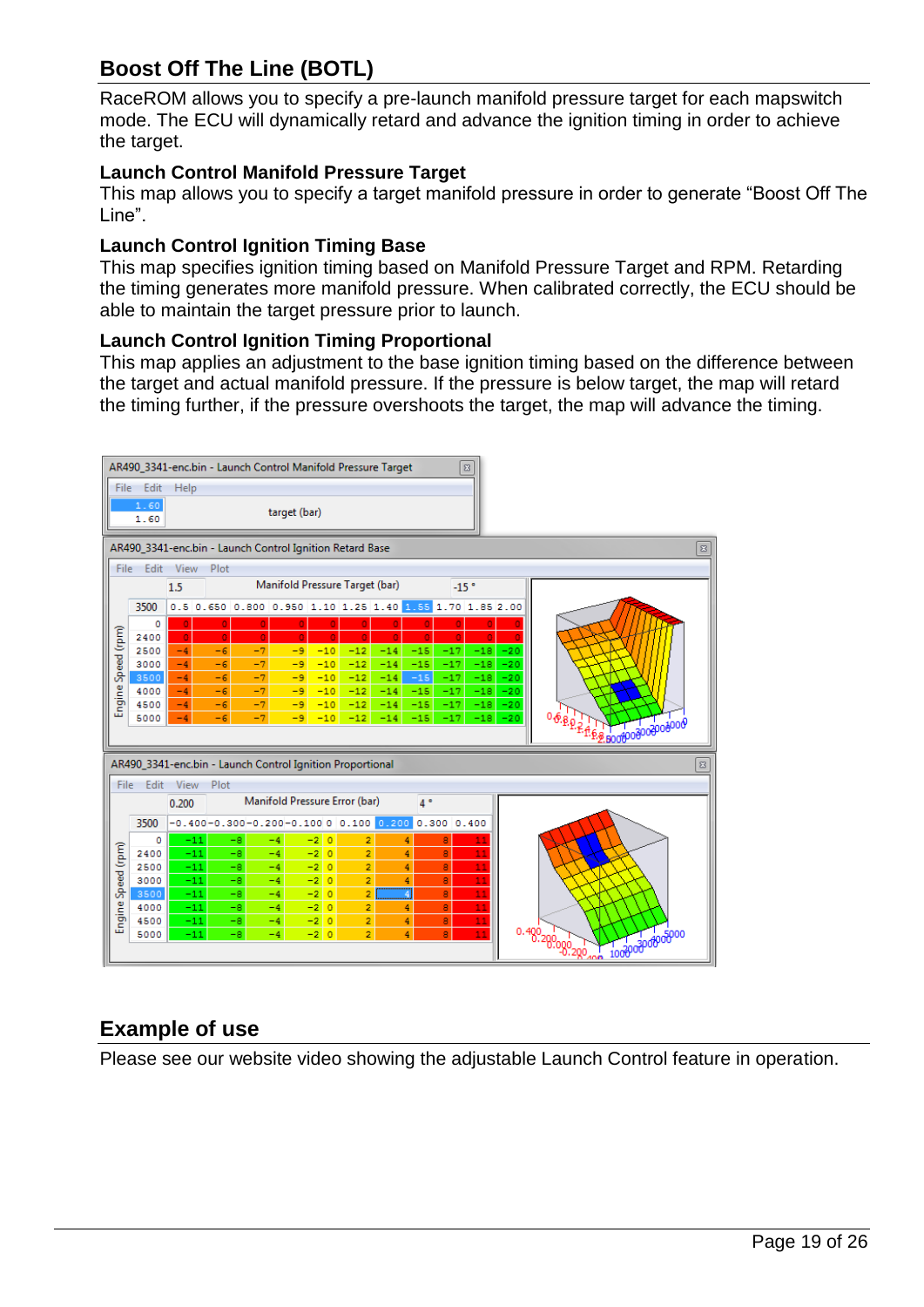## <span id="page-19-0"></span>**Flat Foot Shifting Feature**

| ROM - AR490_3341-enc.bin (ar490 3341 - JDM STI 2010MY)                      | $\Sigma$<br>回<br><b>III</b>                                    |
|-----------------------------------------------------------------------------|----------------------------------------------------------------|
| Map Access<br>File View Colouring Logging                                   | C Log to File<br>Open Last Log                                 |
| Maps<br>Live Data<br>Keying   RaceROM  <br>Ign. View                        |                                                                |
| <b>Name</b>                                                                 | User Level<br>Origin                                           |
| <b>中All Maps</b>                                                            |                                                                |
| 中 Maps by Class<br>中 Maps by Function                                       | AR490_3341-enc.bin - Enable LC/FFS/AB/PGRL<br>$\boxtimes$      |
| 中 Maps by User Level                                                        | File Edit                                                      |
| E-EcuTek RaceROM Maps                                                       | Enable Launch Control in ROAD Mode                             |
| E-Boost Control                                                             | Enable Launch Control in RACE Mode                             |
| <b>E</b> -Cam Timing                                                        | 7 Enable Flat Foot Shift in ROAD Mode                          |
| <b>E</b> -Flex Fuel                                                         | Z Enable Flat Foot Shift in RACE Mode                          |
| <b>E</b> -Fuelling<br><b>中 Ignition Timing</b>                              | Lock Wastegate Duty during Flat Foot Shift                     |
| <b><br/> Elimiters</b>                                                      | Enable Auto Lift when Flat Foot Shift is off                   |
| <b>Special Features</b>                                                     | Enable Auto Blip in ROAD Mode<br>Enable Auto Blip in RACE Mode |
| 中 Auto Blip                                                                 | Enable Per Gear Rev Limits in ROAD Mode                        |
| <b>□ Flat Foot Shifting</b>                                                 | Enable Per Gear Rev Limits in RACE Mode                        |
| Flat Foot Shift AFR Adjustment                                              |                                                                |
| Flat Foot Shift Deactivation Delay                                          | Beginner<br>RaceROM                                            |
| Flat Foot Shift Hysteresis                                                  | <b>Beginner</b><br>RaceROM                                     |
| Flat Foot Shift Ignition Timing Adjustment<br>Flat Foot Shift Minimum Speed | <b>Beginner</b><br>RaceROM<br>Beginner<br>RaceROM              |
| <b>Flat Foot Shift Rev Limit Delta</b>                                      | Intermedi RaceROM                                              |
| <b>E-Launch Control</b>                                                     |                                                                |
| <b>E-Per Gear Rev Limit</b>                                                 |                                                                |
| T Enable LC/FFS/AB/PGRL                                                     | RaceROM<br>Beginner                                            |
| Enable Road/Race Map Switching                                              | <b>RaceROM</b><br><b>Beginner</b>                              |
| <b>Full Accelerator Threshold</b>                                           | Beginner<br>RaceROM                                            |
| E-Speed Density                                                             |                                                                |
| File CRC was 'AFD2 62B5' when loaded.                                       |                                                                |

### <span id="page-19-1"></span>**Method of Operation**

The Flat Foot Shifting Feature (FFS) is activated when all of the following conditions are met:

- 'The Flat Foot Shift Enable' checkbox is ON for the current Map Switch Mode
- The vehicle is travelling faster than the 'Flat Foot Shift Minimum Speed'
- The accelerator amount is greater than the value in the 'Full Accelerator Threshold Map'
- The driver is pressing the Clutch pedal

At the moment when the Flat Foot Shifting feature activates, a temporary rev limit is set that is slightly higher than the current RPM. The ignition timing is retarded by a specified amount that reduces engine torque while preventing the RPM from rising too rapidly. When the driver completes the gear change, the temporary rev limit and timing adjustment are removed.

The Flat Foot Shifting Feature is cancelled when one of the following conditions occurs:

- The driver releases the Clutch pedal
- The driver lifts off the accelerator
- The vehicle speed falls below the value in the 'Flat Foot Shift Minimum Speed Map'

Note: Flat Foot Shifting is not available on vehicles fitted with Automatic Transmissions.

An AFR adjustment is provided that allows you to richen the mixture during the shift. The richer AFR cannot be measured from the exhaust gas due to the operation of the rev limiter.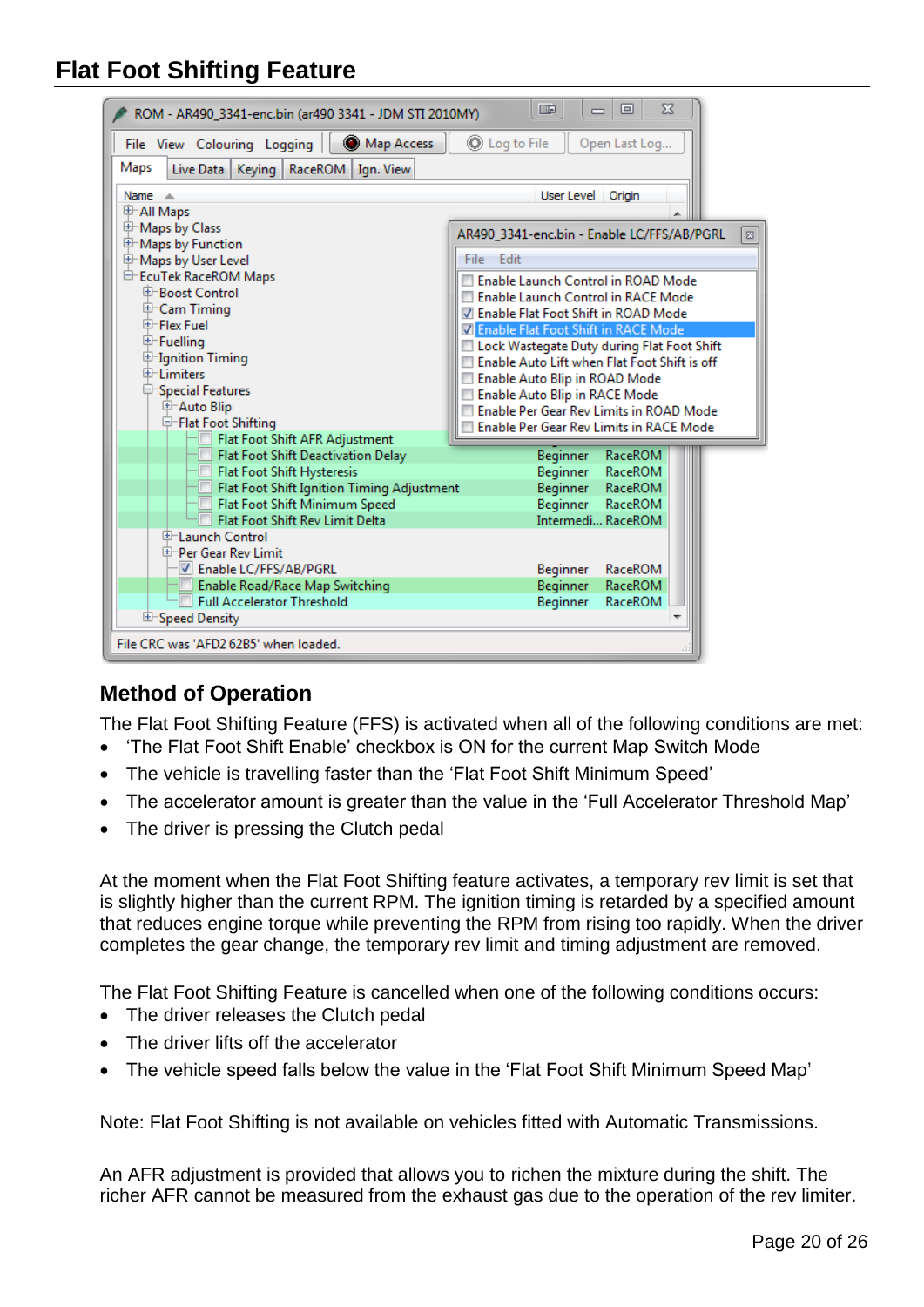#### <span id="page-20-0"></span>**Integration with Map Switching Feature**

The Flat Foot Shift Feature can be enabled in "Road" or "Race" modes or both by selecting the appropriate checkboxes in the "Enable LC/FFS/AB/PGRL" map.

#### <span id="page-20-1"></span>**Safety feature (Auto Lift)**

The Auto Lift safety feature can be enabled when Flat Foot Shift is turned off. For example, if FFS is only enabled for "Race" mode then Auto Lift will operate in "Road" mode. If the driver attempts a Flat Foot Shift in the wrong mode then the Auto-Lift feature will momentarily close the throttle in order to soften the shift and prevent mechanical damage. You can enable Auto-Lift by selecting the appropriate checkbox in the "Enable LC/FFS/AB/PGRL" map.

#### <span id="page-20-2"></span>**Example of use**

Please see our website video showing the Flat Foot Shifting feature in operation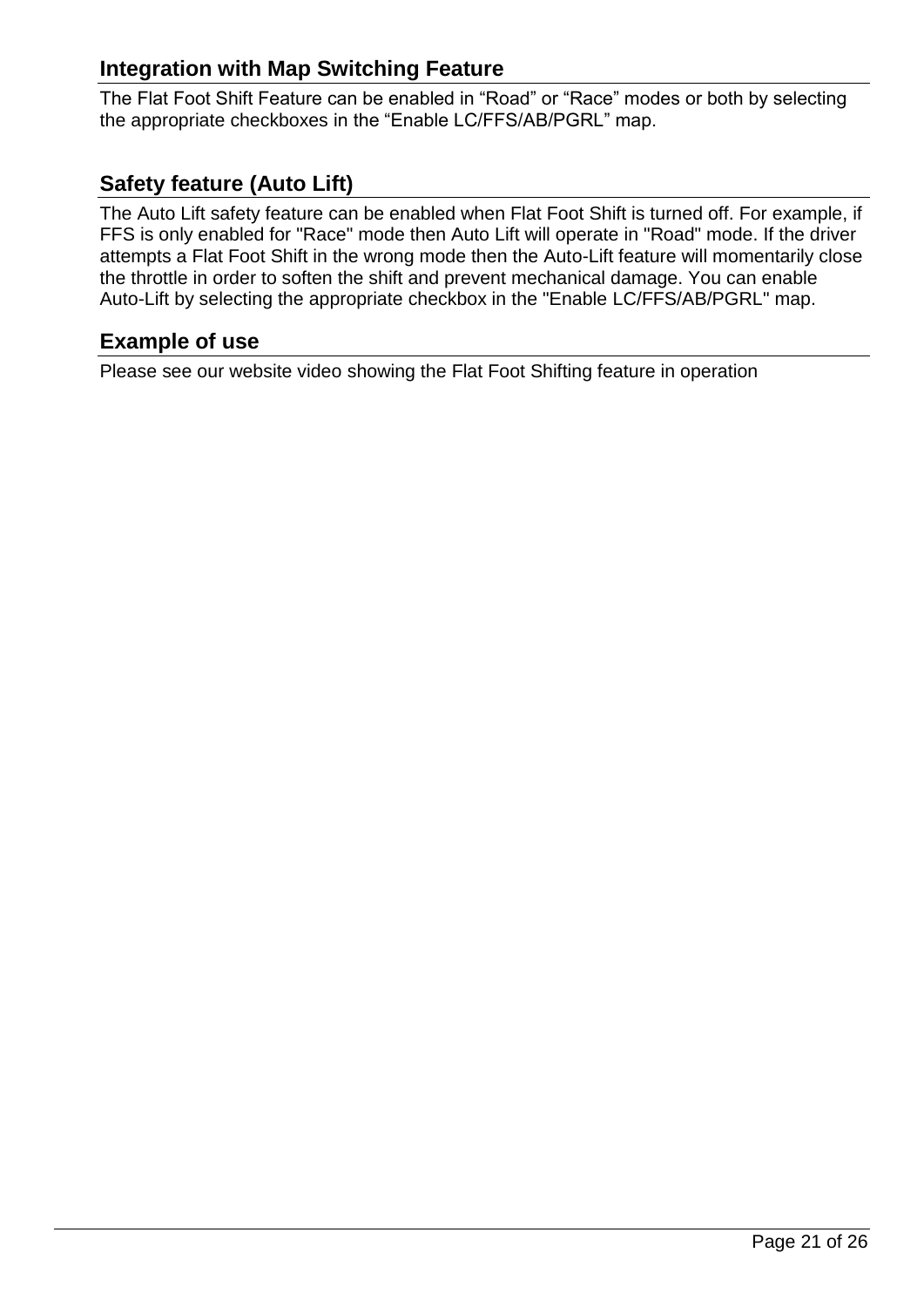## <span id="page-21-0"></span>**Auto Blip Feature**

| ROM - AR490_3341-enc.bin (ar490 3341 - JDM STI 2010MY)              |                                                | <b>IID</b><br>$\Box$       | $\Box$<br>$\Sigma$ |                                               |                       |  |  |  |  |  |
|---------------------------------------------------------------------|------------------------------------------------|----------------------------|--------------------|-----------------------------------------------|-----------------------|--|--|--|--|--|
| Map Access<br>File View Colouring Logging                           | C Log to File                                  |                            | Open Last Log      |                                               |                       |  |  |  |  |  |
| <b>Maps</b><br>Live Data   Keying   RaceROM   Ign. View             |                                                |                            |                    |                                               |                       |  |  |  |  |  |
| Name $\triangle$                                                    |                                                | User Level                 | Origin             |                                               |                       |  |  |  |  |  |
| <b>中Open Maps</b>                                                   | AR490 3341-enc.bin - AutoBlip Pedal Percentage |                            |                    |                                               | $\mathbbmss{z}$       |  |  |  |  |  |
| 中 All Maps<br>中 Maps by Class                                       | Edit View Plot<br>File                         |                            |                    |                                               |                       |  |  |  |  |  |
| 电 Maps by Function                                                  | 0                                              |                            | Time (seconds)     | 35 %                                          |                       |  |  |  |  |  |
| 电 Maps by User Level                                                | 3000                                           |                            |                    | 0 0.0500 0.0700 0.150 0.200 0.280 0.300 0.350 |                       |  |  |  |  |  |
| E-EcuTek RaceROM Maps                                               | $\circ$<br>٥                                   | ۰<br>0.                    | o.<br>0            | ۰<br>0<br>0.                                  |                       |  |  |  |  |  |
| <sup>E</sup> -Boost Control<br><b>中Cam Timing</b>                   | 2000<br>$\circ$                                | o.<br>o                    | $\circ$<br>$\circ$ | $\circ$<br>$\circ$<br>٥                       |                       |  |  |  |  |  |
| <b>E</b> -Flex Fuel                                                 | Engine Speed (rpm)<br>2500<br>$\circ$          | 25<br>$\circ$              | 25<br>25           | 25<br>$\circ$<br>n.                           |                       |  |  |  |  |  |
| <b>中Fuelling</b>                                                    | 3000<br>l ol<br>4000                           | $\bullet$<br>35<br>$\circ$ | 35<br>35<br>45     | $\circ$<br>35<br>o.<br>$\circ$<br>45          |                       |  |  |  |  |  |
| <b>□ Ignition Timing</b>                                            | $\circ$<br>5000<br>$\circ$                     | 45<br>$\mathsf{o}$<br>50   | 45<br>50<br>50     | Ō.<br>50<br>$\bullet$<br>$\circ$              |                       |  |  |  |  |  |
| <b>E</b> -Limiters<br><b>Special Features</b>                       | 6000<br>$\circ$                                | 50<br>o                    | 50<br>50           | 50<br>$\circ$<br>0                            |                       |  |  |  |  |  |
| Auto Blip                                                           | 7000<br>$\circ$                                | o.<br>50                   | 50<br>50           | 50<br>o.<br>$\sigma$                          | 6000<br>4000          |  |  |  |  |  |
| AutoBlip Minimum Speed                                              |                                                |                            |                    |                                               | 2000<br>$\Omega$<br>v |  |  |  |  |  |
| AutoBlip Pedal Percentage                                           |                                                |                            |                    |                                               |                       |  |  |  |  |  |
| <b>E-Flat Foot Shifting</b><br>E-Launch Control                     |                                                |                            |                    |                                               |                       |  |  |  |  |  |
| E-Per Gear Rev Limit                                                |                                                |                            |                    |                                               |                       |  |  |  |  |  |
| Enable LC/FFS/AB/PGRL                                               |                                                | Beginner                   | RaceROM            |                                               |                       |  |  |  |  |  |
| Enable Road/Race Map Switching<br><b>Full Accelerator Threshold</b> |                                                | Beginner                   | RaceROM<br>RaceROM |                                               |                       |  |  |  |  |  |
| <b>E-Speed Density</b>                                              |                                                | Beginner                   |                    |                                               |                       |  |  |  |  |  |
|                                                                     |                                                |                            |                    |                                               |                       |  |  |  |  |  |
|                                                                     |                                                |                            |                    |                                               |                       |  |  |  |  |  |
|                                                                     |                                                |                            |                    |                                               |                       |  |  |  |  |  |
| File CRC was 'AFD2 62B5' when loaded.                               |                                                |                            |                    |                                               |                       |  |  |  |  |  |

#### <span id="page-21-1"></span>**Method of Operation**

When the driver down-shifts while braking, the ECU will blip the accelerator. The amount of accelerator to apply and the duration of the blip is controlled by the 'AutoBlip Pedal Percentage Map' as shown in the diagram below, this is a 2D slice through the 3D map.



The Auto Blip feature is activated when all of the following conditions are met:

- The 'Auto Blip Enable checkbox' is ON for the current Map Switch Mode
- The vehicle is travelling faster than the Auto Blip Minimum Speed
- The driver presses the brake pedal, followed by the clutch pedal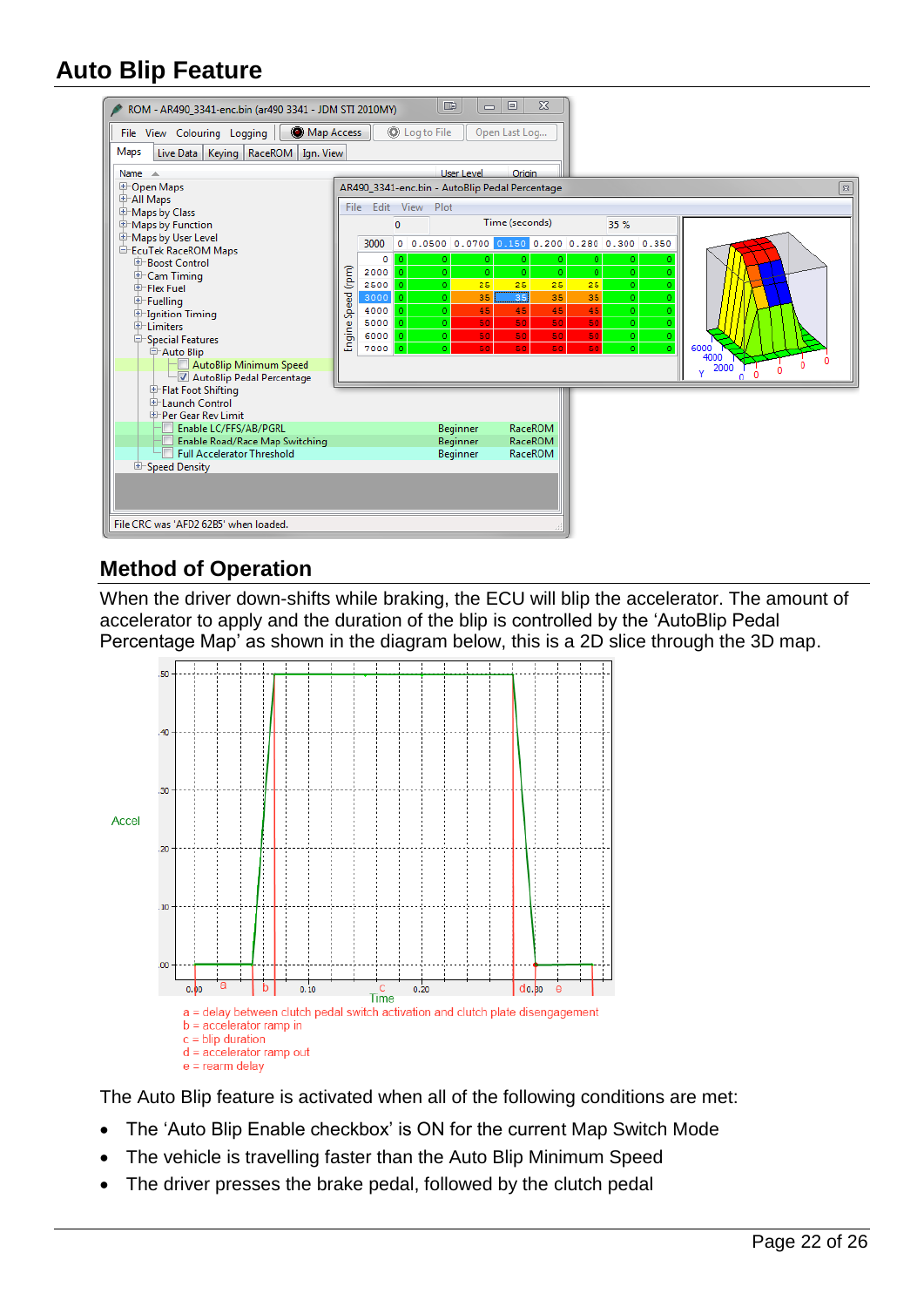The accelerator blip is immediately cancelled when one of the following conditions occurs:

- The driver releases the Brake Pedal
- The driver releases the Clutch Pedal
- The vehicle speed falls below the 'Auto Blip Minimum Speed'
- The Auto Blip timer reaches the end of the map

Note: Auto Blip is not available on vehicles fitted with Automatic Transmissions.

#### <span id="page-22-0"></span>**Integration with Map Switching Feature**

The Auto Blip Feature can be enabled in "Road" or "Race" modes or both by selecting the appropriate checkboxes in the "Enable LC/FFS/AB/PGRL" map.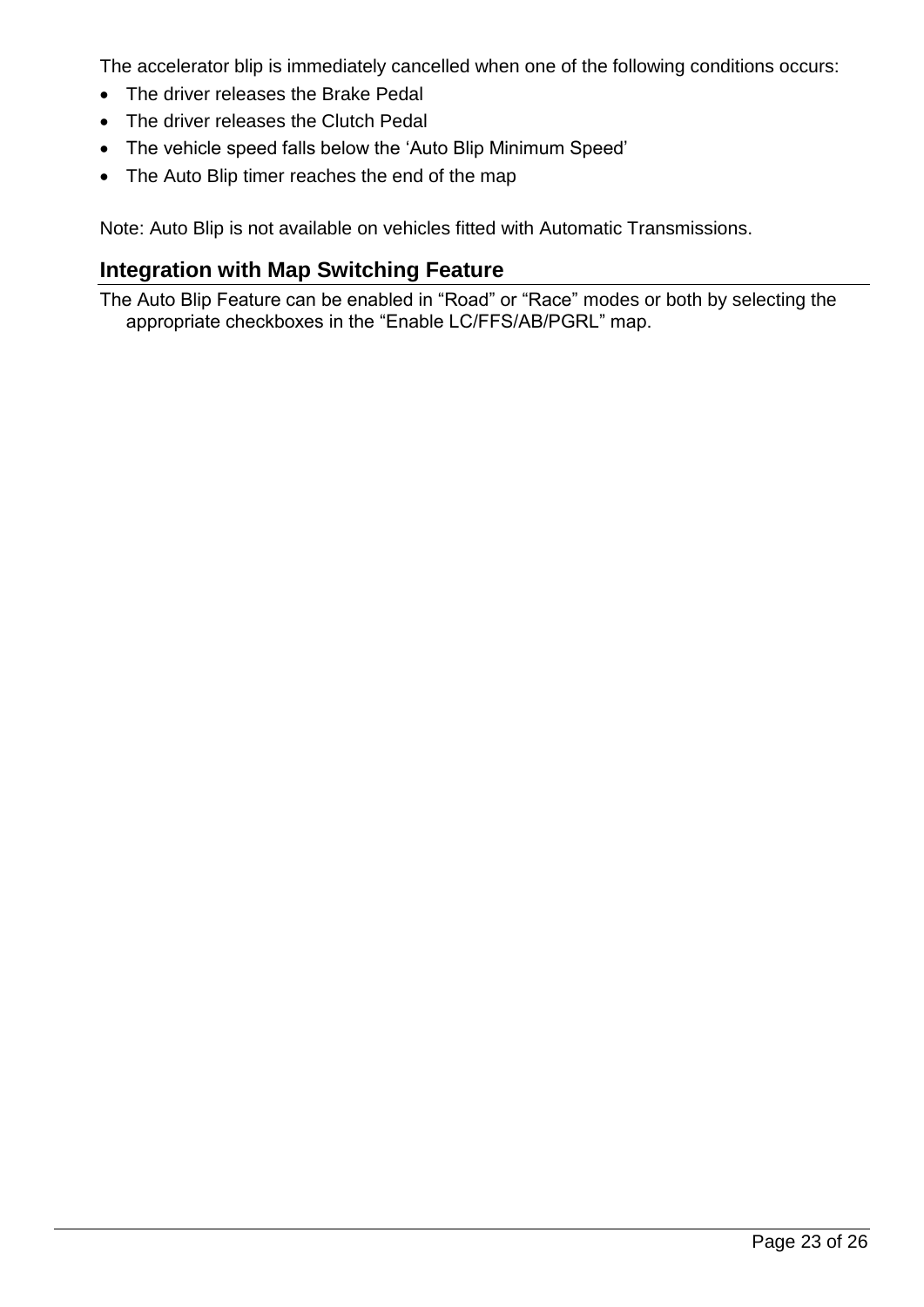## <span id="page-23-0"></span>**Flex Fuel Feature**

The Flex Fuel feature allows you to tune the BRZ/GT86/FR-S for Ethanol based fuels (E85 etc). When running E85, we are able extract more energy from the fuel and this leads to more power.

In order to utilise the Flex Fuel System, you need to install an aftermarket Ethanol Content Analyser to measure the Ethanol content of the fuel. In testing, we used a Zeitronic Ethanol sensor that has a 0-5v analogue output signal depending on the Ethanol content of the fuel. This signal can be imported into the factory Engine ECU through the Rear O2 sensor input. You must then turn off the ECU Long Term Fuel Trims so they are not affected by the Ethanol content signal.

#### Fuel Ethanol Content

The Flex Fuel Ethanol Content map calculates Ethanol Content based on the voltage input from the Ethanol Content Analyser (the input formerly used by the Rear O2 sensor). The Zeitronic sensor provides a linear output of Ethanol Content Proportional to Voltage.



#### Fuel Volume

When running on E85 we need to increase the amount of fuel volume that is added per cylinder fill, the extra fuel volume amount is typically between 25% and 35% more depending on the method used to increase the volume. The Fuel Quantity Multiplier map adjusts the fuel quantity according to Fuel Ethanol Content and Coolant Temperature.



A separate Fuel Quantity Multiplier map is supplied for use when the engine is cranking.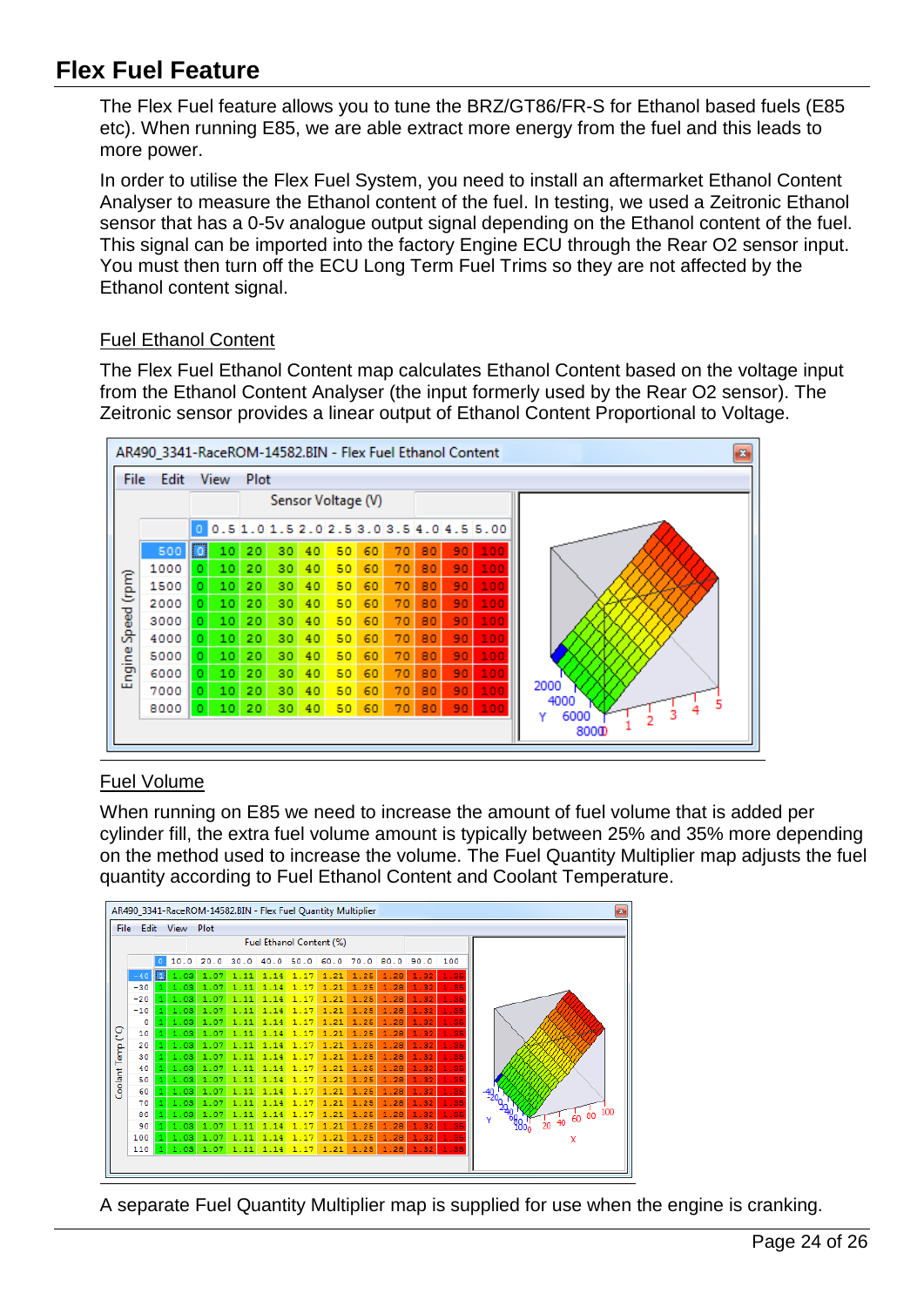#### Ignition Timing and High-Load Enrichment

Along with extra fuel volume we also need to advance the Ignition timing as Ethanol takes longer to burn and longer to release all its energy, for this reason we need to advance the timing on full load. In addition, since E85 burns cooler than gasoline and is less prone to knock, we can lean the mixture slightly on full load. The Ignition Advance and Enrichment maps shown below are only applied when the Engine Load exceed the value in the Flex Fuel Load Threshold map.

![](_page_24_Figure_2.jpeg)

X

20  $\Omega$ 

| AR490 3341-RaceROM-14582.BIN - Flex Fuel Enrichment<br>23 |      |                          |           |           |           |           |                                      |           |           |                                                                                                    |                            |          |
|-----------------------------------------------------------|------|--------------------------|-----------|-----------|-----------|-----------|--------------------------------------|-----------|-----------|----------------------------------------------------------------------------------------------------|----------------------------|----------|
| Edit<br><b>View</b><br>File<br>Plot                       |      |                          |           |           |           |           |                                      |           |           |                                                                                                    |                            |          |
|                                                           |      | Fuel Ethanol Content (%) |           |           |           |           |                                      |           |           |                                                                                                    |                            |          |
|                                                           |      |                          | 10.000    | 20.000    | 30.000    | 40.000    | 50.000                               | 60.000    | 70.000    | 80.000                                                                                             | 90.000                     | 100.0    |
| (rpm)<br>Speed<br>ngine<br>ш                              | 500  | ll oll                   | 0.0000    | 0.0000    | 0.0000    | 0.0000    | 0.0000                               | 0.0000    | 0.0000    | 0.0000                                                                                             | 0.0000                     | 0.000    |
|                                                           | 1000 |                          | 0.0000    | 0.0000    | 0.0000    | 0.0000    | 0.0000                               | 0.0000    | 0.0000    | 0.0000                                                                                             | 0.0000                     | 0.000    |
|                                                           | 1500 |                          | 0.0000    | 0.0000    | 0.0000    | 0.0000    | 0.0000                               | 0.0000    | 0.0000    | 0.0000                                                                                             | 0.0000                     | 0.000    |
|                                                           | 2000 |                          | 0.0000    | 0.0000    | 0.0000    | 0.0000    | 0.0000                               | 0.0000    | 0.0000    | 0.0000                                                                                             | 0.0000                     | 0.000    |
|                                                           | 3000 | $\mathbf 0$              | 0.0000    | 0.0000    | 0.0000    | 0.0000    | 0.0000                               | 0.0000    | 0.0000    | 0.0000                                                                                             | 0.0000                     | 0.000    |
|                                                           | 4000 | O.                       | $-0.0111$ | $-0.0222$ | $-0.0333$ | $-0.0444$ | $-0.0555$                            | $-0.0666$ | $-0.0777$ | $-0.0888$                                                                                          | -0.0999                    | $-0.111$ |
|                                                           | 5000 | 0                        | $-0.0111$ | $-0.0222$ | $-0.0333$ | $-0.0444$ | $-0.0555$                            | $-0.0666$ | $-0.0777$ | $-0.0888$                                                                                          | $-0.0999$                  | $-0.111$ |
|                                                           | 6000 | 0                        | $-0.0111$ | $-0.0222$ | $-0.0333$ | $-0.0444$ | $-0.0555$                            | $-0.0666$ | $-0.0777$ | $-0.0888$                                                                                          | $-0.0999 - 0.111$          |          |
|                                                           | 7000 | $\mathbf 0$              | $-0.0111$ | $-0.0222$ | $-0.0333$ |           | $-0.0444 - 0.0555 - 0.0666 - 0.0777$ |           |           |                                                                                                    | $-0.0888 - 0.0999 - 0.111$ |          |
|                                                           | 8000 | οI                       |           |           |           |           |                                      |           |           | $-0.0111$ $-0.0222$ $-0.0333$ $-0.0444$ $-0.0555$ $-0.0666$ $-0.0777$ $-0.0888$ $-0.0999$ $-0.111$ |                            |          |
|                                                           |      |                          |           |           |           |           |                                      |           |           |                                                                                                    |                            |          |